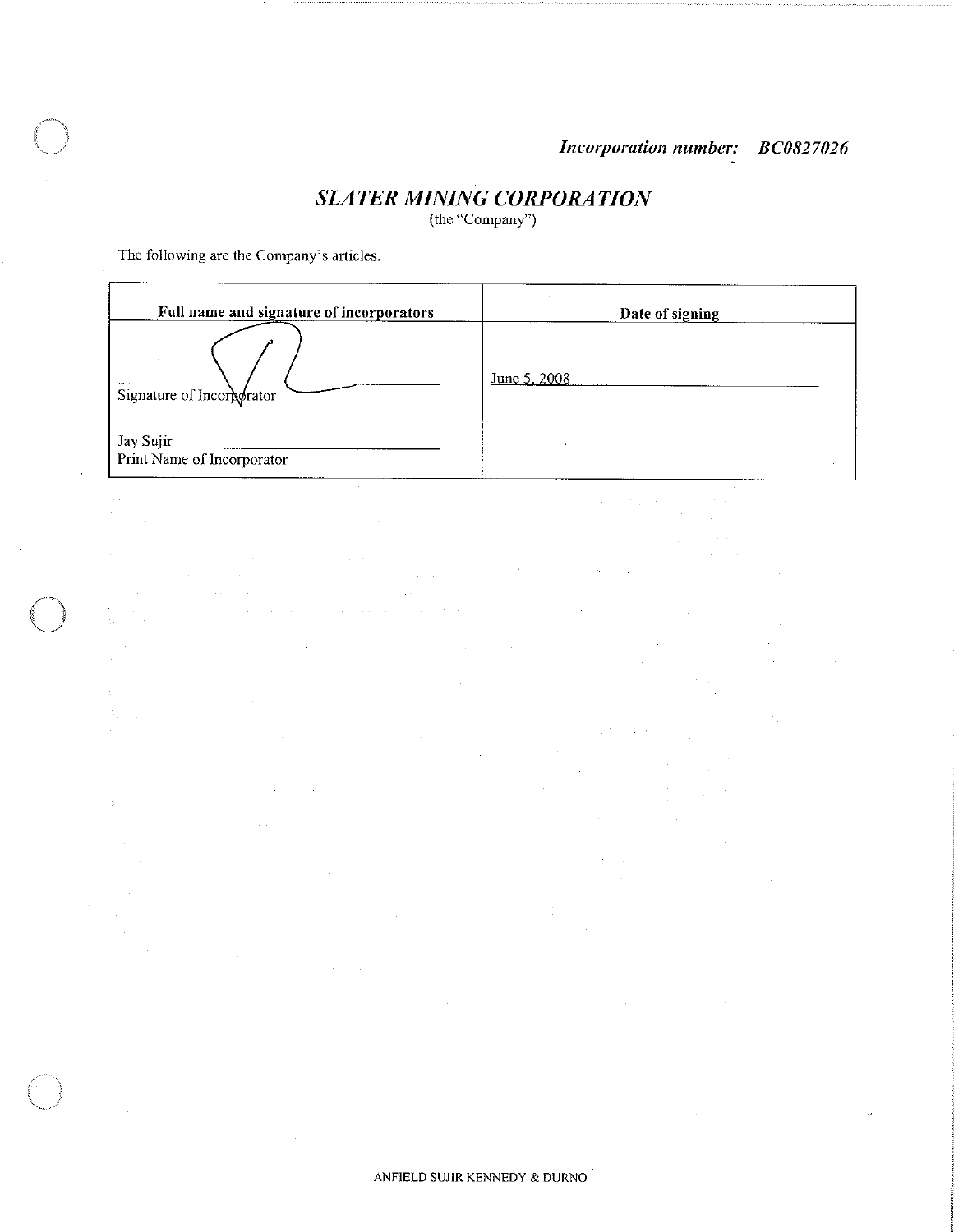# SLATER MINING CORPORATION (the "Company")

# **ARTICLES**

| 1.  |      |                                                               |  |
|-----|------|---------------------------------------------------------------|--|
|     | 1.1  |                                                               |  |
|     | 1.2  |                                                               |  |
|     | 1.3  |                                                               |  |
| 2.  |      |                                                               |  |
|     | 2.1  |                                                               |  |
|     | 2.2  |                                                               |  |
|     | 2.3  |                                                               |  |
|     | 2.4  |                                                               |  |
|     | 2.5  |                                                               |  |
|     | 2.6  | Replacement of Lost, Stolen or Destroyed Share Certificate or |  |
|     |      |                                                               |  |
|     | 2.7  |                                                               |  |
|     | 2.8  |                                                               |  |
|     | 2.9  |                                                               |  |
| 3.  |      |                                                               |  |
|     | 3.1  |                                                               |  |
|     | 3.2  |                                                               |  |
|     | 3.3  |                                                               |  |
|     | 3.4  |                                                               |  |
|     | 3.5  |                                                               |  |
| 4.  |      |                                                               |  |
|     | 4.1  |                                                               |  |
|     | 4.2  |                                                               |  |
| 5.  |      |                                                               |  |
|     | 5.1  |                                                               |  |
|     | 5.2  |                                                               |  |
|     | 5.3  |                                                               |  |
|     | 5.4  |                                                               |  |
|     | 5.5  |                                                               |  |
| 6.  |      |                                                               |  |
|     | 6.1  |                                                               |  |
|     | 6.2  |                                                               |  |
| 7.  |      |                                                               |  |
|     | 7.1  |                                                               |  |
|     | 7.2  |                                                               |  |
|     | 7.3  |                                                               |  |
| 8.  |      |                                                               |  |
| 9.  |      |                                                               |  |
|     | 9.1  |                                                               |  |
|     | 9.2  |                                                               |  |
|     | 9.3  |                                                               |  |
| 10. |      |                                                               |  |
|     | 10.1 |                                                               |  |
|     | 10.2 |                                                               |  |
|     | 10.3 |                                                               |  |
|     | 10.4 |                                                               |  |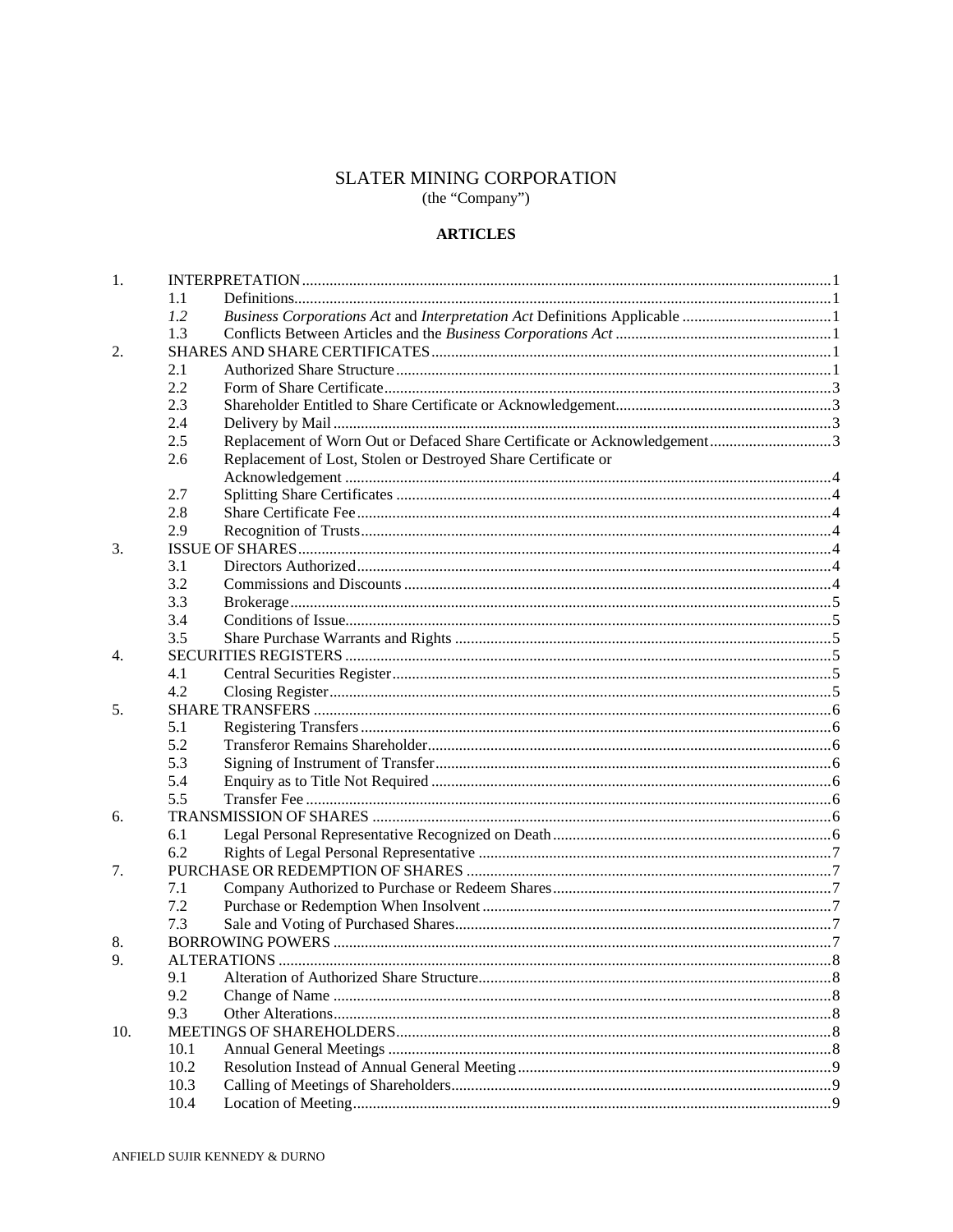|     | 10.5  |  |
|-----|-------|--|
|     | 10.6  |  |
|     | 10.7  |  |
|     | 10.8  |  |
|     | 10.9  |  |
| 11. |       |  |
|     | 11.1  |  |
|     | 11.2  |  |
|     | 11.3  |  |
|     | 11.4  |  |
|     | 11.5  |  |
|     | 11.6  |  |
|     | 11.7  |  |
|     | 11.8  |  |
|     | 11.9  |  |
|     | 11.10 |  |
|     | 11.11 |  |
|     | 11.12 |  |
|     | 11.13 |  |
|     | 11.14 |  |
|     | 11.15 |  |
|     | 11.16 |  |
|     | 11.17 |  |
|     | 11.18 |  |
|     | 11.19 |  |
|     | 11.20 |  |
|     | 11.21 |  |
|     | 11.22 |  |
|     | 11.23 |  |
| 12. |       |  |
|     | 12.1  |  |
|     | 12.2  |  |
|     | 12.3  |  |
|     | 12.4  |  |
|     | 12.5  |  |
|     | 12.6  |  |
|     | 12.7  |  |
|     | 12.8  |  |
|     | 12.9  |  |
|     | 12.10 |  |
|     | 12.11 |  |
|     | 12.12 |  |
|     | 12.13 |  |
| 13. |       |  |
|     | 13.1  |  |
|     | 13.2  |  |
|     | 13.3  |  |
|     | 13.4  |  |
|     | 13.5  |  |
|     | 13.6  |  |
|     | 13.7  |  |
|     | 13.8  |  |
| 14. |       |  |
|     | 14.1  |  |
|     | 14.2  |  |
|     | 14.3  |  |
|     |       |  |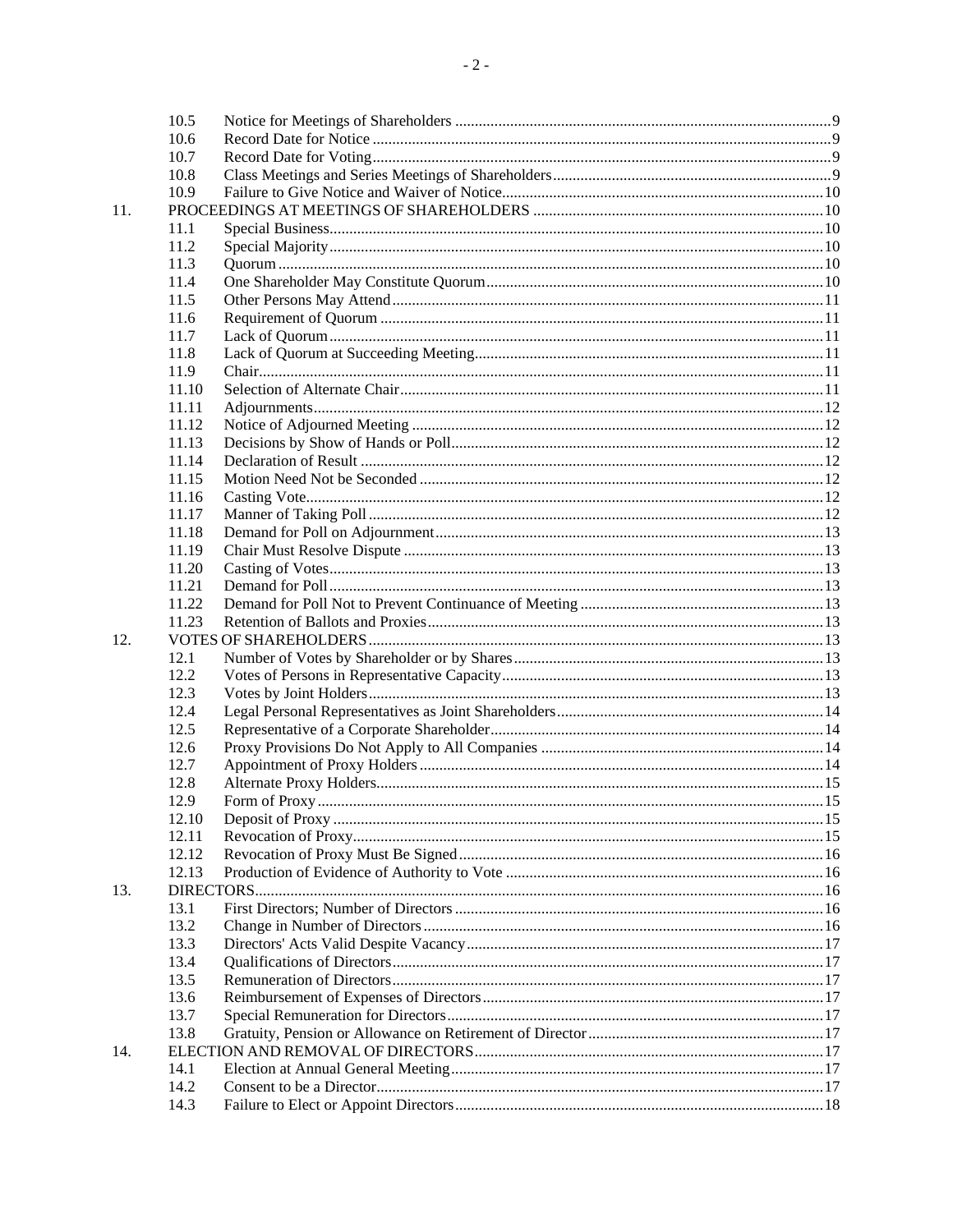|     | 14.4  |  |
|-----|-------|--|
|     | 14.5  |  |
|     | 14.6  |  |
|     | 14.7  |  |
|     | 14.8  |  |
|     | 14.9  |  |
|     | 14.10 |  |
|     | 14.11 |  |
| 15. |       |  |
|     | 15.1  |  |
|     | 15.2  |  |
| 16. |       |  |
|     | 16.1  |  |
|     | 16.2  |  |
|     | 16.3  |  |
|     | 16.4  |  |
|     | 16.5  |  |
|     |       |  |
|     | 16.6  |  |
|     | 16.7  |  |
|     | 16.8  |  |
| 17. |       |  |
|     | 17.1  |  |
|     | 17.2  |  |
|     | 17.3  |  |
|     | 17.4  |  |
|     | 17.5  |  |
|     | 17.6  |  |
|     | 17.7  |  |
|     | 17.8  |  |
|     | 17.9  |  |
|     | 17.10 |  |
|     | 17.11 |  |
|     | 17.12 |  |
| 18. |       |  |
|     | 18.1  |  |
|     | 18.2  |  |
|     | 18.3  |  |
|     | 18.4  |  |
|     | 18.5  |  |
| 19. |       |  |
|     | 19.1  |  |
|     | 19.2  |  |
|     | 19.3  |  |
|     | 19.4  |  |
| 20. |       |  |
|     | 20.1  |  |
|     | 20.2  |  |
|     | 20.3  |  |
|     | 20.4  |  |
|     | 20.5  |  |
| 21. |       |  |
|     | 21.1  |  |
|     | 21.2  |  |
|     | 21.3  |  |
|     | 21.4  |  |
|     | 21.5  |  |
|     |       |  |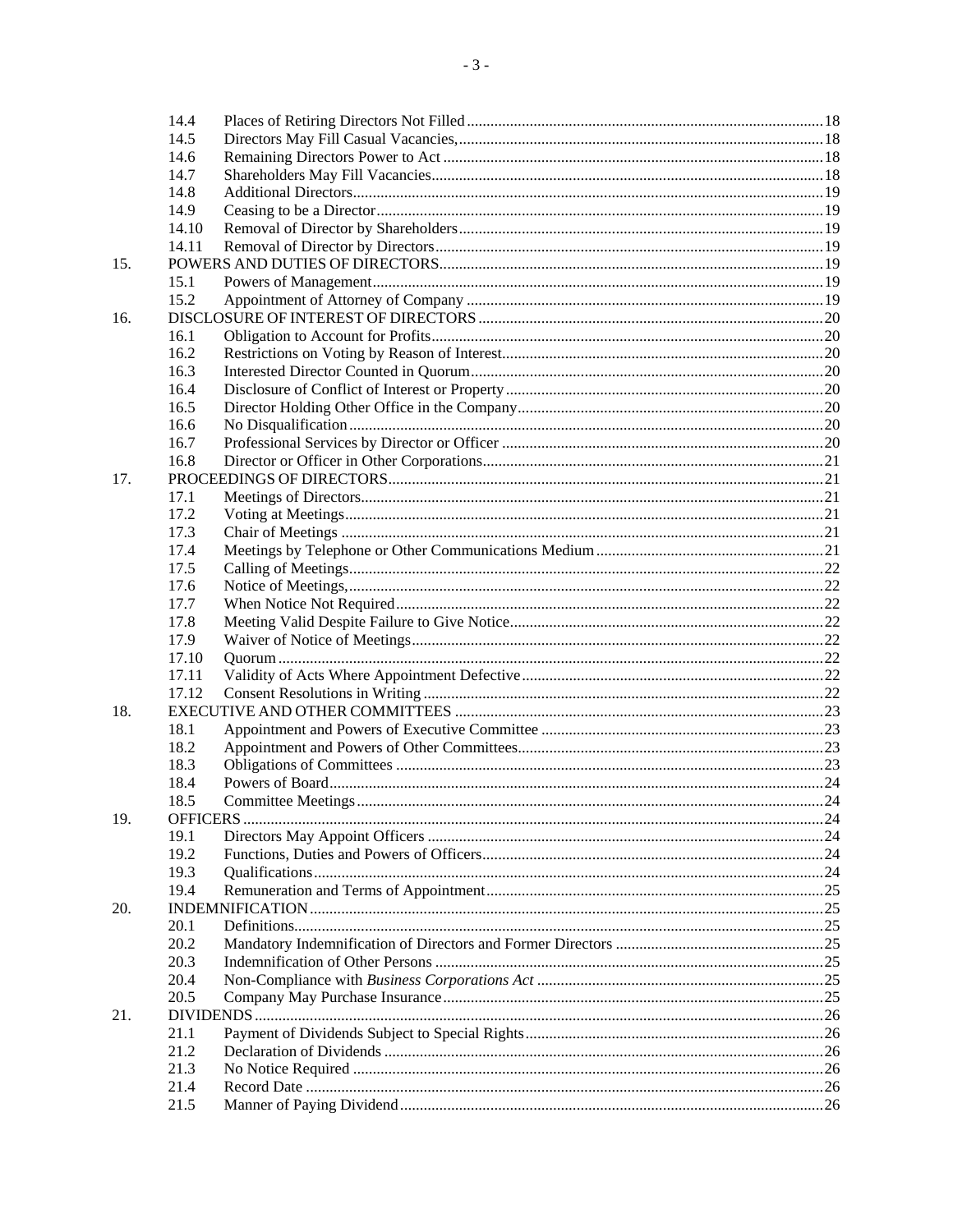| 21.6           |    |
|----------------|----|
| 21.7           |    |
| 21.8           |    |
| 21.9           |    |
| 21.10          |    |
| 21.11          |    |
| 21.12          |    |
|                |    |
|                |    |
|                |    |
| 22.2           |    |
| <b>NOTICES</b> | 27 |

| 22.2 |  |
|------|--|
|      |  |
| 23.1 |  |
| 23.2 |  |
| 23.3 |  |
| 23.4 |  |
| 23.5 |  |
|      |  |
| 24.1 |  |
| 24.2 |  |
| 24.3 |  |
|      |  |
| 25.1 |  |
| 25.2 |  |
| 25.3 |  |
|      |  |

22.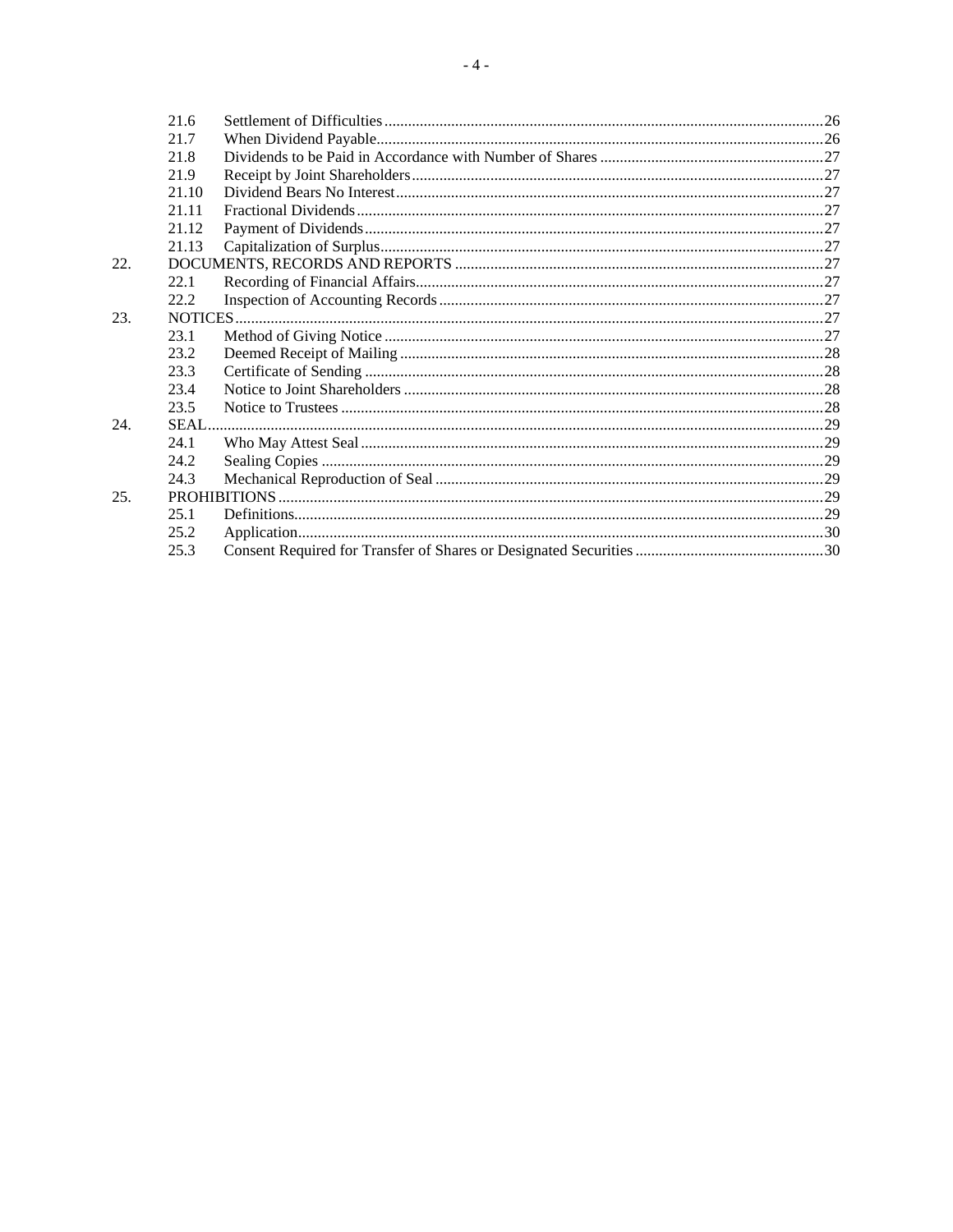# **SLATER MINING CORPORATION (the "Company")**

# **1. INTERPRETATION**

#### **1.1 Definitions**

In these Articles, unless the context otherwise requires:

- (1) "board of directors", "directors" and "board" mean the directors or sole director of the Company, as the case may be;
- (2) "*Business Corporations Act*" means the *Business Corporations Act* (British Columbia) from time to time in force and all amendments thereto and includes all regulations and amendments thereto made pursuant to that Act;
- (3) "*Interpretation Act*" means the *Interpretation Act* (British Columbia) from time to time in force and all amendments thereto and includes all regulations and amendments thereto made pursuant to that Act;
- (4) "legal personal representative" means the personal or other legal representative of a shareholder, and includes a trustee in bankruptcy of the shareholder;
- (5) "registered address" of a shareholder means that shareholder's address as recorded in the central securities register; and
- (6) "seal" means the seal of the Company, if any.

# **1.2** *Business Corporations Act* **and** *Interpretation Act* **Definitions Applicable**

The definitions in the *Business Corporations Act* and the definitions and rules of construction in the *Interpretation Act*, with the necessary changes, so far as applicable, and unless the context requires otherwise, apply to these Articles as if these Articles were an enactment. If there is a conflict between a definition in the *Business Corporations Act* and a definition or rule in the *Interpretation Act* relating to a term used in these Articles, the definition in the *Business Corporations Act* will prevail in relation to the use of the term in these Articles.

# **1.3 Conflicts Between Articles and the Business Corporations Act**

If there is a conflict or inconsistency between these Articles and the *Business Corporations Act*, the *Business Corporations Act* will prevail.

#### **2. SHARES AND SHARE CERTIFICATES**

#### **2.1 Authorized Share Structure**

The authorized share structure of the Company is as follows:

- (1) An unlimited number of common shares (the "Common Shares"), without nominal or par value, having attached thereto the rights, privileges, restrictions and conditions as set forth below:
	- (a) The holders of the Common Shares shall be entitled to receive notice of and to vote at every meeting of the shareholders of the Company and shall have one vote thereat for each Common Share so held;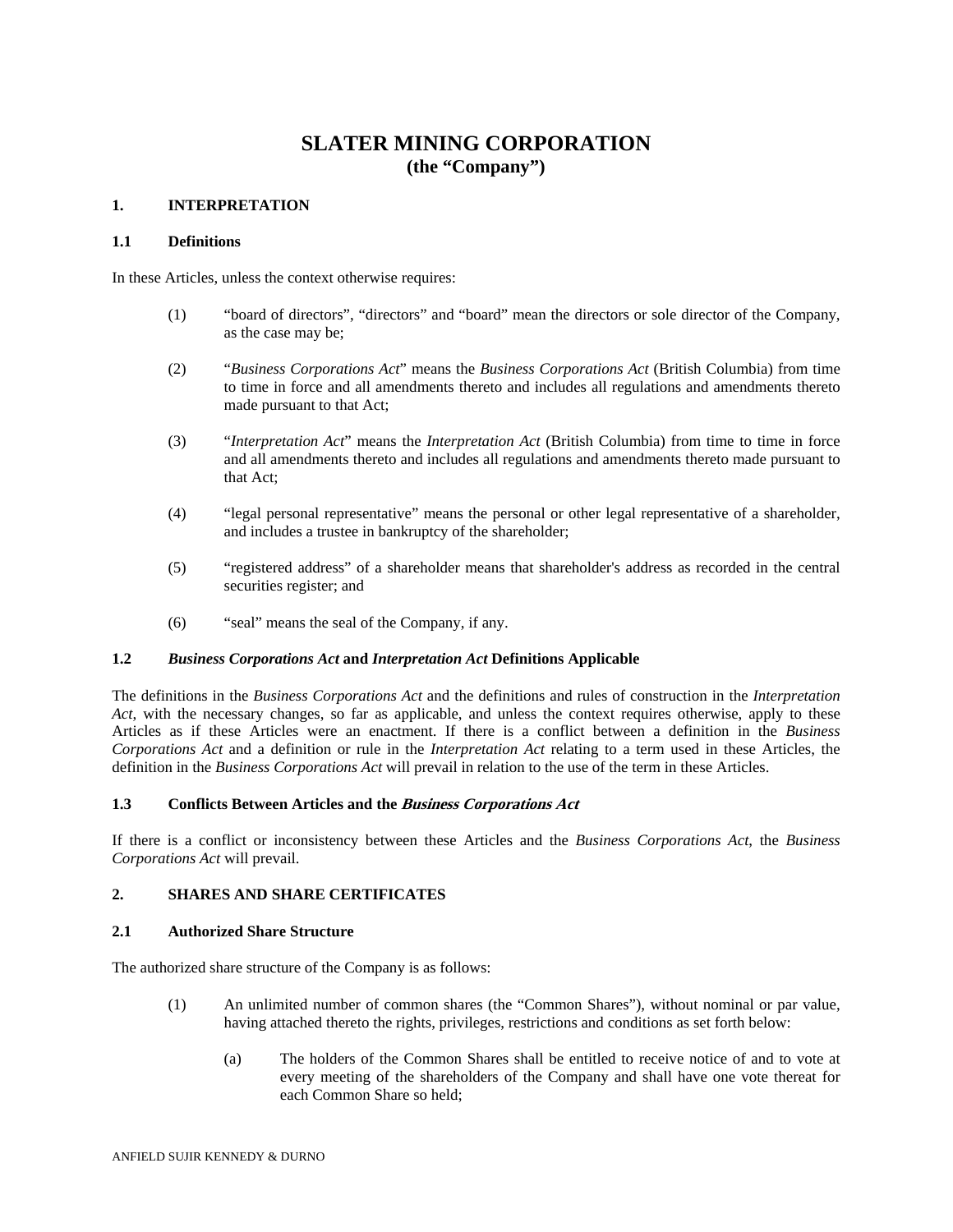- (b) Subject to the rights, privileges, restrictions and conditions attached to the Preferred Shares of the Company, the Board of Directors may from time-to-time declare a dividend, and the Company shall pay thereon out of the monies of the Company properly applicable to the payment of the dividends to the holders of Common Shares. For the purpose hereof, the holders of Common Shares receive dividends as shall be determined from time-to-time by the Board of Directors whose determination shall be conclusive and binding upon the Company and the holders of Common Shares; and
- (c) Subject to the rights, privileges, restrictions and conditions attached to the Preferred Shares of the Company, in the event of liquidation, dissolution or winding-up of the Company or upon any distribution of the assets of the Company among shareholders being made (other than by way of dividend out of the monies properly applicable to the payment of dividends) the holders of Common Shares shall be entitled to share equally.
- (2) An unlimited number of Preferred Shares, without nominal or par value, having attached thereto the rights, privileges, restrictions and conditions as set forth below:
	- (a) The Board of Directors of the Company may from time-to-time issue the Preferred Shares in one or more series, each series to consist of such numbers of shares as may before issuance thereof be determined by the Board of Directors;
	- (b) The Board of Directors of the Company may by resolution alter the Articles of the Company (subject as hereinafter provided) to create any series of Preferred Shares and to fix before issuance, the designation, rights, privileges, restrictions and conditions to attach to the Preferred Shares of each series, including, without limiting the generality of the foregoing, the rate, form, entitlement and payment of preferential dividends, the dates and place to payment thereof, the redemption price, terms, procedures and conditions of redemption, if any, voting rights and conversion rights (if any) and any sinking fund, purchase fund or other provisions attaching to the Preferred Shares of such series; and provided, however, that no shares of any series shall be issued until the Company has filed an alteration to the Notice of Articles with the Registrar of Companies, or such designated person in any other jurisdiction in which the Company may be continued.
	- (c) If any cumulative dividends or amounts payable on return of capital in respect of a series of shares are not paid in full the shares of all series shall participate rateably in respect of accumulated dividends and return of capital;
	- (d) The Preferred Shares shall be entitled to preference over the Common Shares of the Company and any other shares of the Company ranking junior to the Preferred Shares with respect to the payment of dividends, if any, and in the distribution of assets in the event of liquidation, dissolution or winding-up of the Company, whether voluntary or involuntary, or any other distribution of the assets of the Company among its shareholders for the purpose of winding-up its affairs, and may also be given such other preferences over the Common Shares and any other shares of the Company ranking junior to the Preferred Shares as may be fixed by the resolution of the board of Directors of the Company as to the respective series authorized to be issued;
	- (e) The Preferred Shares of each series shall rank on a parity with the Preferred Shares of every other series with respect to priority and payment of dividends and in the distribution of assets in the event of liquidation, dissolution or winding-up of the Company, whether voluntary or involuntary, exclusive of any conversion rights that may affect the aforesaid;
	- (f) No dividends shall at any time be declared or paid on or set apart for payment on any shares of the Company ranking junior to the Preferred Shares unless all dividends, if any, up to and including the dividend payable for the last completed period for which such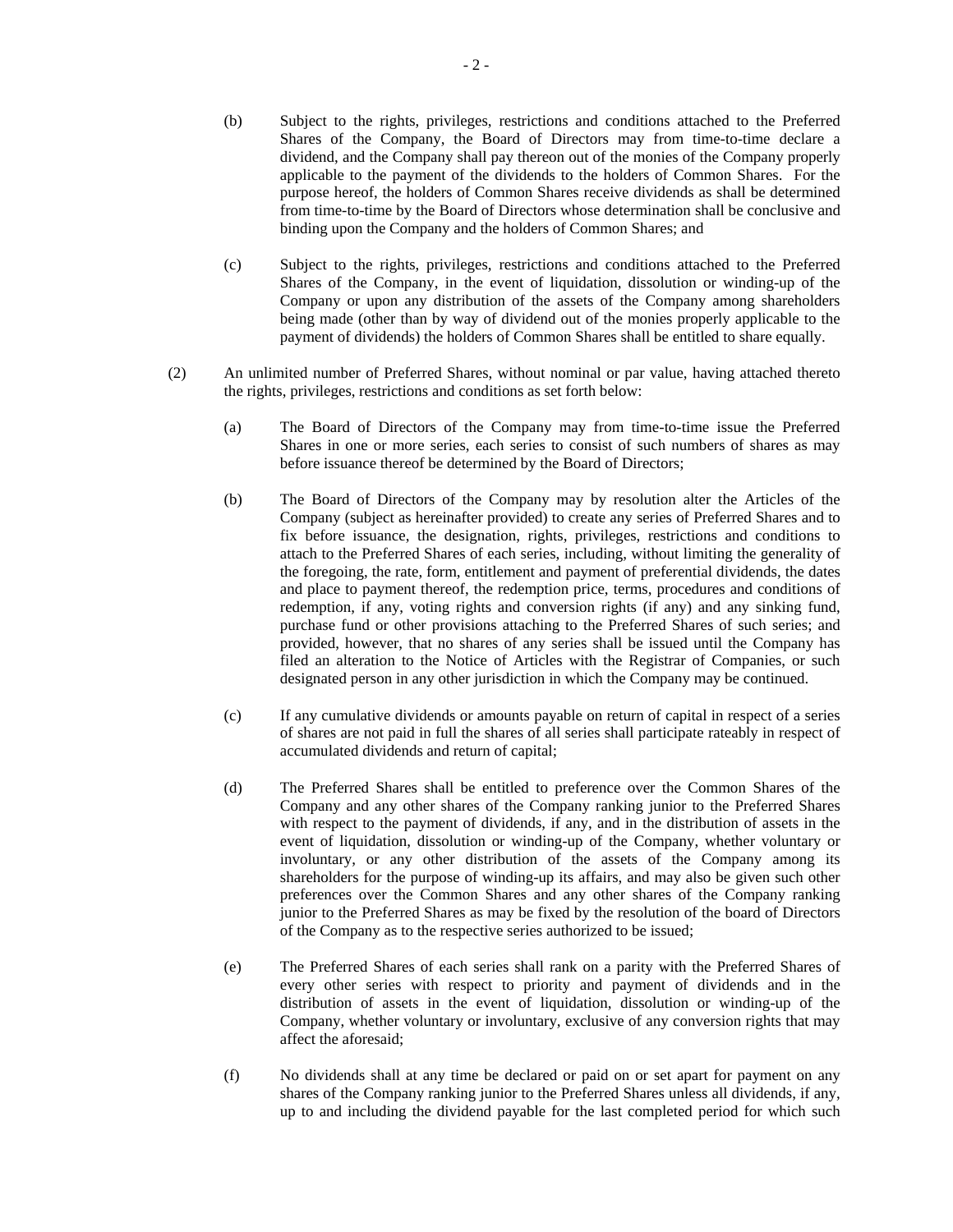dividend shall be payable on each series of the Preferred Shares then issued and outstanding shall have been declared and paid or set apart for payment at the date of such declaration or payment or setting apart for payment on such shares of the Company ranking junior to the Preferred Shares nor shall the Company call for redemption or redeem or purchase for cancellation or reduce or otherwise pay off any of the Preferred Shares (less than the total amount then outstanding) or any shares of the Company ranking junior to the Preferred Shares unless all dividends up to and including the dividend payable on each series of the Preferred Shares then issued and outstanding shall have been declared and paid or set apart for payment at the date of such call for redemption, purchase, reduction or other payment;

- (g) Preferred Shares of any series may be purchased for cancellation or made subject to redemption by the Company out of capital pursuant to the provisions of the Business Corporations Act, if the Board of Directors so provide in the resolution of the Board of Directors of the Company relating to the issuance of such Preferred Shares, and upon such other terms and conditions as may be specified in the designations, rights, privileges, restrictions and conditions attaching to the Preferred Shares of each such series as set forth in the said Resolution of the Board of Directors and Articles of Amendment of the Company relating to the issuance of such series;
- (h) The holders of the Preferred Shares shall not, as such, be entitled as of right to subscribe for or purchase or receive any part of any issue of shares or bonds, debentures or other securities of the Company now or hereafter authorized; and
- (i) No class of shares may be created or rights and privileges increased to rank in parity or priority with the Preferred Shares with regard to the rights and privileges therof and without limiting the generality of the foregoing, capital and dividends, without the approval of the holders of the Preferred Shares.

#### **2.2 Form of Share Certificate**

Each share certificate issued by the Company must comply with, and be signed as required by, the *Business Corporations Act*.

### **2.3 Shareholder Entitled to Share Certificate or Acknowledgement**

Each shareholder is entitled, without charge, to (a) one share certificate representing the shares of each class or series of shares registered in the shareholder's name or (b) a non-transferable written acknowledgement of the shareholder's right to obtain such a share certificate, provided that in respect of a share held jointly by several persons, the Company is not bound to issue more than one share certificate or acknowledgement, and delivery of a share certificate or acknowledgement, for a share to one of several joint shareholders or to one of the shareholders' duly authorized agents will be sufficient delivery to all.

# **2.4 Delivery by Mail**

Any share certificate or non-transferable written acknowledgement of a shareholder's right to obtain a share certificate may be sent to the shareholder by mail at the shareholder's registered address and neither the Company nor any director, officer or agent of the Company is liable for any loss to the shareholder because the share certificate or acknowledgement is lost in the mail or stolen.

# **2.5 Replacement of Worn Out or Defaced Share Certificate or Acknowledgement**

If the directors are satisfied that a share certificate or a non-transferable written acknowledgement of a shareholder's right to obtain a share certificate is worn out or defaced, the directors must, on production to them of the share certificate or acknowledgement, as the case may be, and on such other terms, if any, the directors think fit: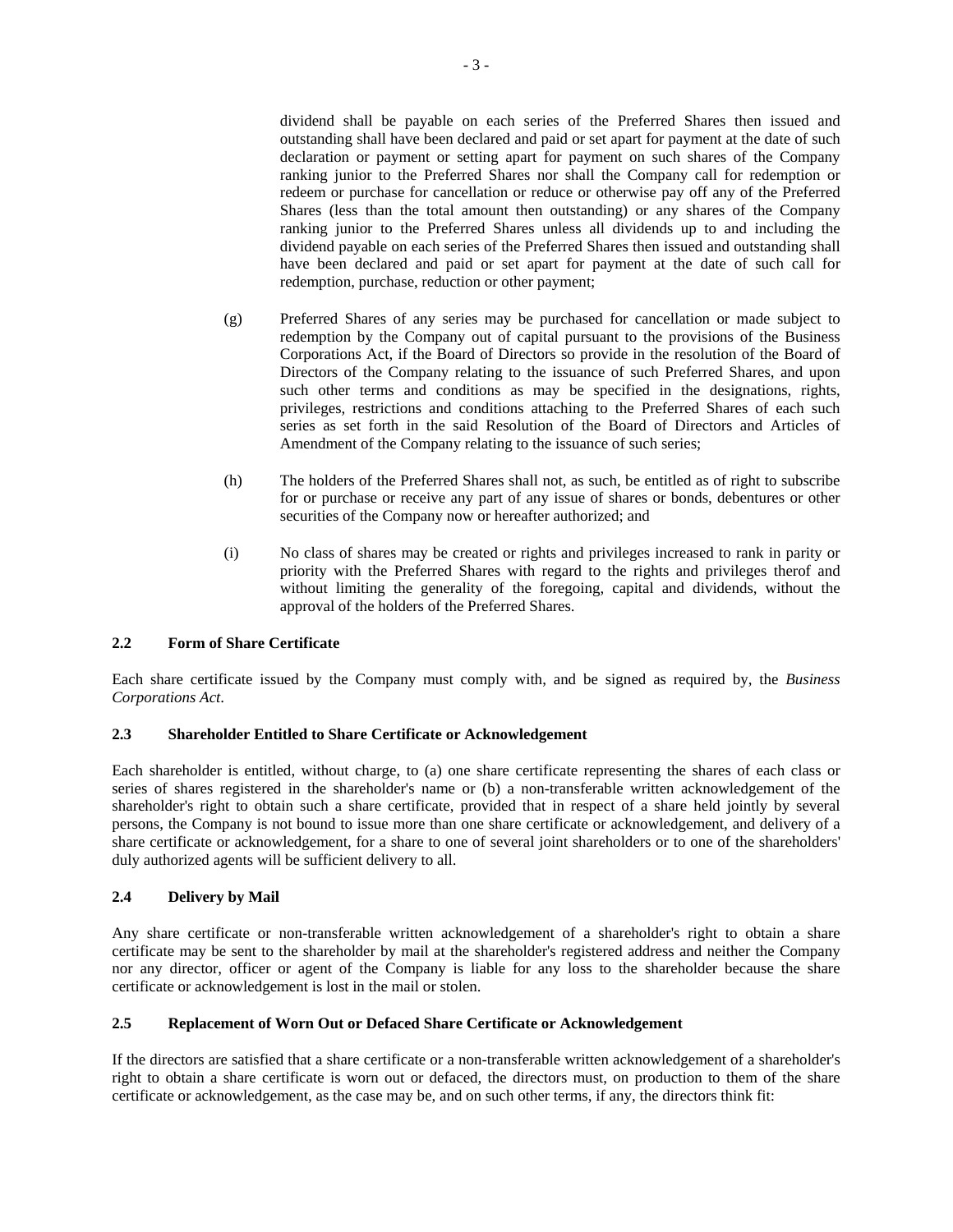- (1) order the share certificate or acknowledgement, as the case may be, to be cancelled; and
- (2) issue a replacement share certificate or acknowledgement, as the case may be.

# **2.6 Replacement of Lost, Stolen or Destroyed Share Certificate or Acknowledgement**

If a share certificate or a non-transferable written acknowledgement of a shareholder's right to obtain a share certificate is lost, stolen or destroyed, a replacement share certificate or acknowledgement, as the case may be, must be issued to the person entitled to that share certificate or acknowledgement, as the case may be, if the directors receive:

- (1) proof satisfactory to the directors that the share certificate or acknowledgement is lost, stolen or destroyed; and
- (2) any indemnity the directors consider adequate.

# **2.7 Splitting Share Certificates**

If a shareholder surrenders a share certificate to the Company with a written request that the Company issue in the shareholder's name two or more share certificates, each representing a specified number of shares and in the aggregate representing the same number of shares as the share certificate so surrendered, the Company must cancel the surrendered share certificate and issue replacement share certificates in accordance with that request.

# **2.8 Share Certificate Fee**

There must be paid to the Company, in relation to the issue of any share certificate under Articles 2.5, 2.6 or 2.7, the amount, if any and which must not exceed the amount prescribed under the *Business Corporations Act*, determined by the directors.

#### **2.9 Recognition of Trusts**

Except as required by law or statute or these Articles, no person will be recognized by the Company as holding any share upon any trust, and the Company is not bound by or compelled in any way to recognize (even when having notice thereof) any equitable, contingent, future or partial interest in any share or fraction of a share or (except as by law or statute or these Articles provided or as ordered by a court of competent jurisdiction) any other rights in respect of any share except an absolute right to the entirety thereof in the shareholder.

#### **3. ISSUE OF SHARES**

#### **3.1 Directors Authorized**

Subject to the Business Corporations Act and rights of the holders of issued shares of the Company, the Company may issue, allot, sell or otherwise dispose of the unissued shares, and issued shares held by the Company, at the times, to the persons, including directors, in the manner, on the terms and conditions and for the issue prices (including any premium at which shares with par value may be issued) that the directors may determine. The issue price for a share with par value must be equal to or greater than the par value of the share.

# **3.2 Commissions and Discounts**

The Company may at any time, pay a reasonable commission or allow a reasonable discount to any person in consideration of that person purchasing or agreeing to purchase shares of the Company from the Company or any other person or procuring or agreeing to procure purchasers for shares of the Company.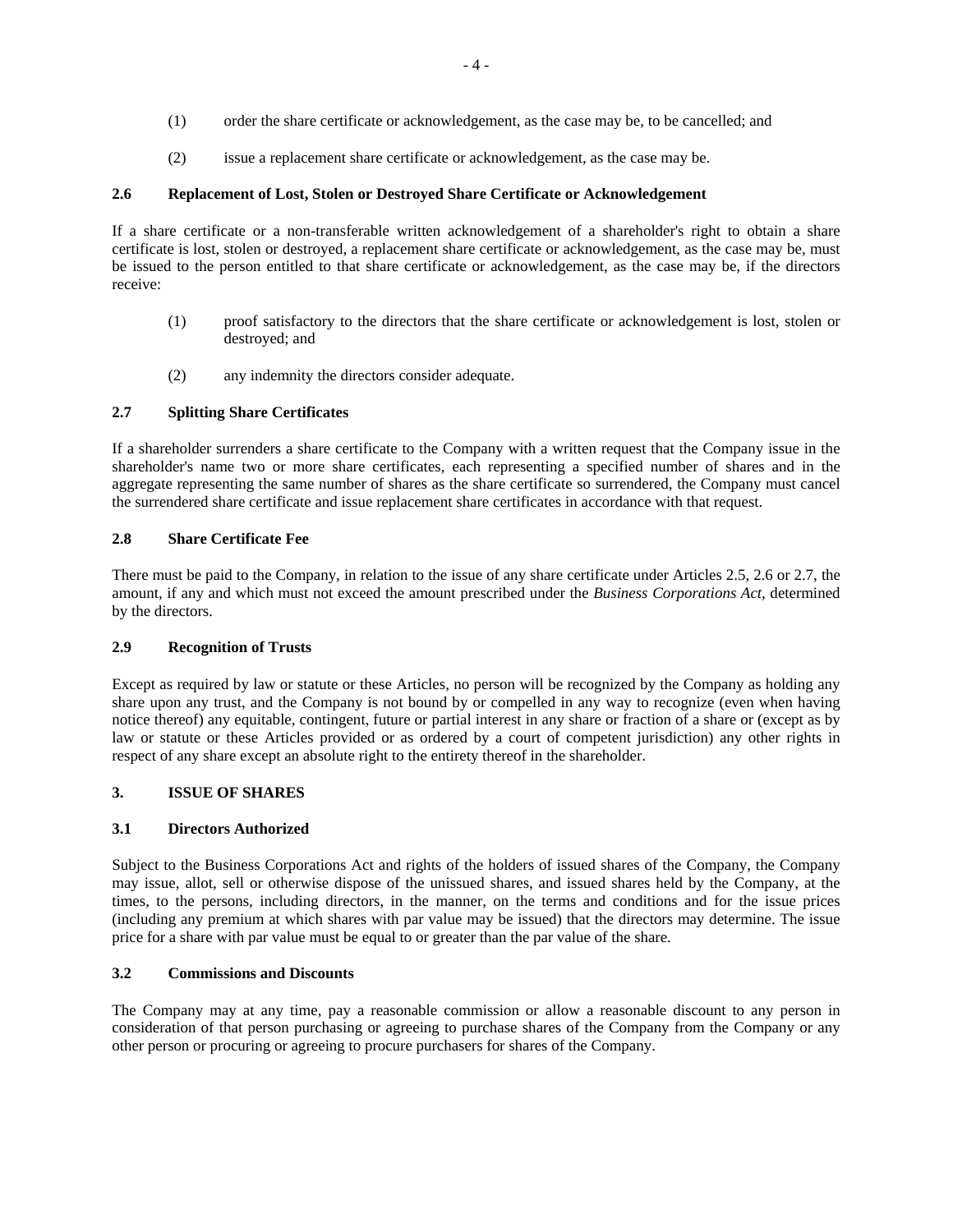# **3.3 Brokerage**

The Company may pay such brokerage fee or other consideration as may be lawful for or in connection with the sale or placement of its securities.

### **3.4 Conditions of Issue**

Except as provided for by the *Business Corporations Act*, no share may be issued until it is fully paid. A share is fully paid when:

- (1) consideration is provided to the Company for the issue of the share by one or more of the following:
	- (a) past services performed for the Company;
	- (b) property;
	- (c) money; and
- (2) the value of the consideration received by the Company equals or exceeds the issue price set for the share under Article 3.1.

# **3.5 Share Purchase Warrants and Rights**

Subject to the *Business Corporations Act*, the Company may issue share purchase warrants, options and rights upon such terms and conditions as the directors determine, which share purchase warrants, options and rights may be issued alone or in conjunction with debentures, debenture stock, bonds, shares or any other securities issued or created by the Company from time to time.

#### **4. SECURITIES REGISTERS**

#### **4.1 Central Securities Register**

As required by and subject to the *Business Corporations Act*, the Company must maintain its central securities register at its records office or at any other location inside or outside British Columbia designated by the directors, and may maintain branch securities registers at any locations inside or outside British Columbia designated by the directors. In the event the directors designate a location outside British Columbia as the location at which the Company maintains its central securities register, the central securities register must be available for inspection and copying in accordance with sections 46 and 48 of the *Business Corporations Act* at a location inside British Columbia by means of a computer terminal or other electronic technology. In the event the directors designate a location inside British Columbia as the location at which the Company maintains its central securities register, the central securities register must be available for inspection and copying in accordance with sections 46 and 48 of the *Business Corporations Act* at that designated location, or another location inside British Columbia by means of a computer terminal or other electronic technology.

The directors may, subject to the *Business Corporations Act,* appoint an agent to maintain the central securities register. The directors may also appoint one or more agents, including the agent which keeps the central securities register, as transfer agent for its shares or any class or series of its shares, as the case may be, and the same or another agent as registrar for its shares or such class or series of its shares, as the case may be. The directors may terminate such appointment of any agent at any time and may appoint another agent in its place.

# **4.2 Closing Register**

The Company must not at any time close its central securities register.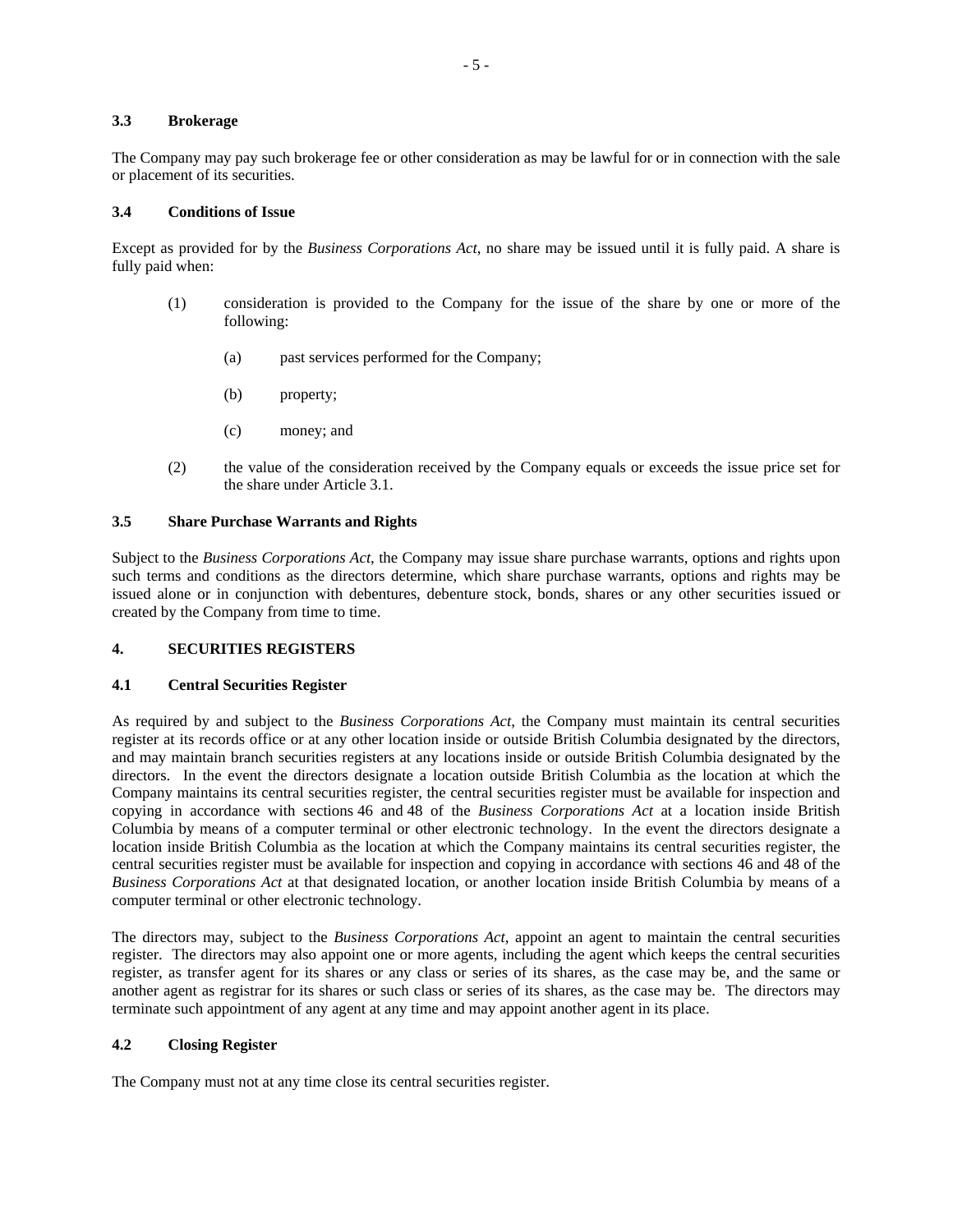#### **5. SHARE TRANSFERS**

# **5.1 Registering Transfers**

A transfer of a share of the Company must not be registered unless:

- (1) a duly signed instrument of transfer in respect of the share has been received by the Company;
- (2) if a share certificate has been issued by the Company in respect of the share to be transferred, that share certificate has been surrendered to the Company; and
- (3) if a non-transferable written acknowledgement of the shareholder's right to obtain a share certificate has been issued by the Company in respect of the share to be transferred, that acknowledgement has been surrendered to the Company.

# **5.2 Transferor Remains Shareholder**

Except to the extent that the *Business Corporations Act* otherwise provides, a transferor of shares is deemed to remain the holder of the shares until the name of the transferee is entered in a securities register of the Company in respect of the transfer.

# **5.3 Signing of Instrument of Transfer**

If a shareholder, or his or her duly authorized attorney, signs an instrument of transfer in respect of shares registered in the name of the shareholder, the signed instrument of transfer constitutes a complete and sufficient authority to the Company and its directors, officers and agents to register the number of shares specified in the instrument of transfer or specified in any other manner, or, if no number is specified, all the shares represented by the share certificates or set out in the written acknowledgements deposited with the instrument of transfer:

- (1) in the name of the person named as transferee in that instrument of transfer; or
- (2) if no person is named as transferee in that instrument of transfer, in the name of the person on whose behalf the instrument is deposited for the purpose of having the transfer registered.

# **5.4 Enquiry as to Title Not Required**

Neither the Company nor any director, officer or agent of the Company is bound to inquire into the title of the person named in the instrument of transfer as transferee or, if no person is named as transferee in the instrument of transfer, of the person on whose behalf the instrument is deposited for the purpose of having the transfer registered or is liable for any claim related to registering the transfer by the shareholder or by any intermediate owner or holder of the shares, of any interest in the shares, of any share certificate representing such shares or of any written acknowledgement of a right to obtain a share certificate for such shares.

#### **5.5 Transfer Fee**

There must be paid to the Company, in relation to the registration of any transfer, the amount, if any, determined by the directors.

# **6. TRANSMISSION OF SHARES**

# **6.1 Legal Personal Representative Recognized on Death**

In case of the death of a shareholder, the legal personal representative, or if the shareholder was a joint holder, the surviving joint holder, will be the only person recognized by the Company as having any title to the shareholder's interest in the shares. Before recognizing a person as a legal personal representative, the directors may require proof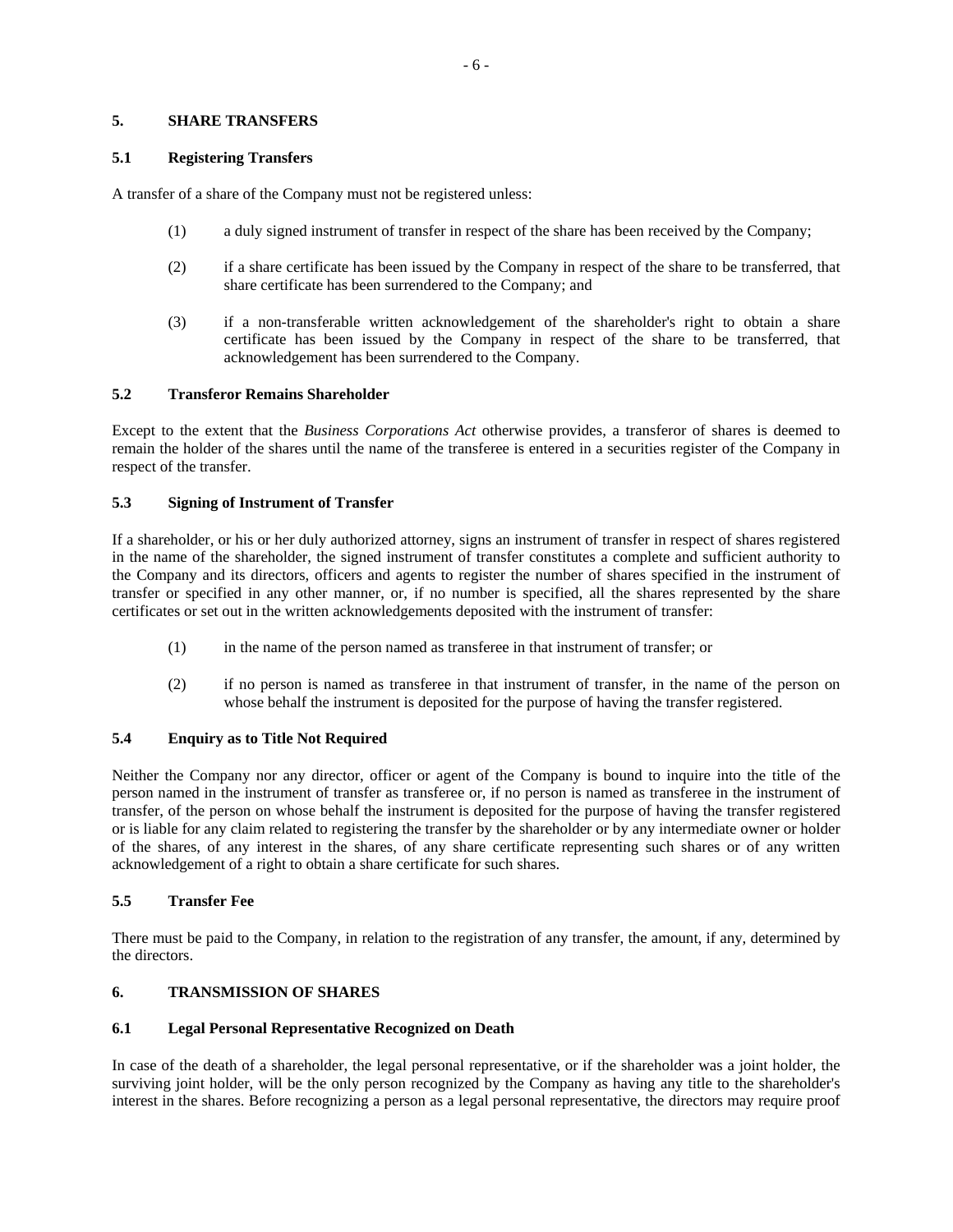of appointment by a court of competent jurisdiction, a grant of letters probate, letters of administration or such other evidence or documents as the directors consider appropriate.

# **6.2 Rights of Legal Personal Representative**

The legal personal representative of a shareholder has the same rights, privileges and obligations that attach to the shares held by the shareholder, including the right to transfer the shares in accordance with these Articles, provided the documents required by the *Business Corporations Act* and the directors have been deposited with the Company.

# **7. PURCHASE OR REDEMPTION OF SHARES**

# **7.1 Company Authorized to Purchase or Redeem Shares**

Subject to Article 7.2, the special rights and restrictions attached to the shares of any class or series and the *Business Corporations Act*, the Company may, if authorized by the directors, purchase, redeem or otherwise acquire any of its shares at the price and upon the terms specified in such resolution.

# **7.2 Purchase or Redemption When Insolvent**

The Company must not make a payment or provide any other consideration to purchase, redeem or otherwise acquire any of its shares if there are reasonable grounds for believing that:

- (1) the Company is insolvent; or
- (2) making the payment or providing the consideration would render the Company insolvent.

# **7.3 Sale and Voting of Purchased Shares**

If the Company retains a share redeemed, purchased or otherwise acquired by it, the Company may sell, gift or otherwise dispose of the share, but, while such share is held by the Company, it:

- (1) is not entitled to vote the share at a meeting of its shareholders;
- (2) must not pay a dividend in respect of the share; and
- (3) must not make any other distribution in respect of the share.

# **8. BORROWING POWERS**

The Company, if authorized by the directors, may:

- (1) borrow money in the manner and amount, on the security, from the sources and on the terms and conditions that the directors consider appropriate;
- (2) issue bonds, debentures and other debt obligations either outright or as security for any liability or obligation of the Company or any other person and at such discounts or premiums and on such other terms as the directors consider appropriate;
- (3) guarantee the repayment of money by any other person or the performance of any obligation of any other person; and
- (4) mortgage, charge, whether by way of specific or floating charge, grant a security interest in, or give other security on, the whole or any part of the present and future assets and undertaking of the Company.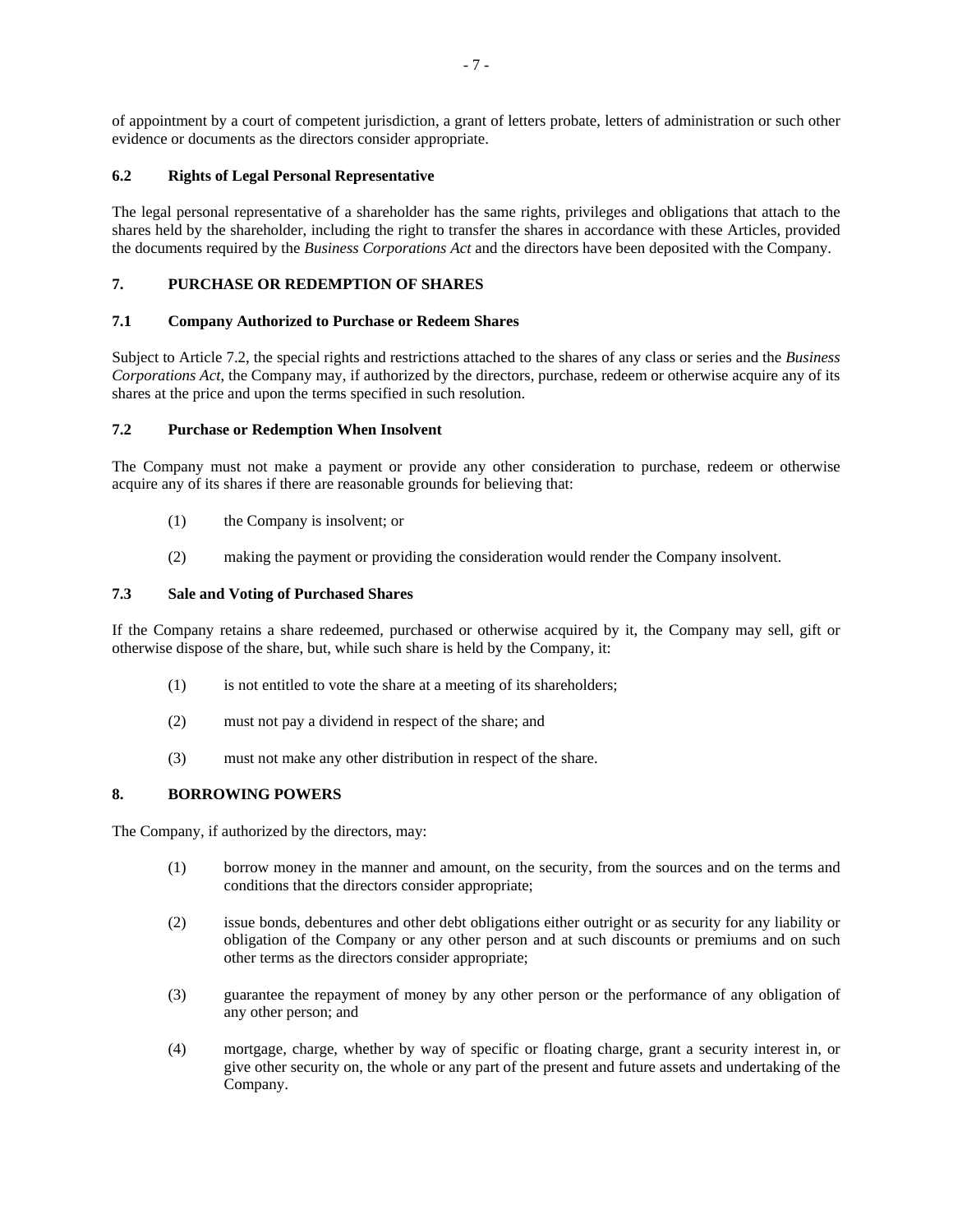# **9. ALTERATIONS**

#### **9.1 Alteration of Authorized Share Structure**

- (1) Subject to the *Business Corporations Act*, the Company may by resolution of the board of directors:
	- (a) create one or more classes or series of shares or, if none of the shares of a class or series of shares are allotted or issued, eliminate that class or series of shares;
	- (b) increase, reduce or eliminate the maximum number of shares that the Company is authorized to issue out of any class or series of shares or establish a maximum number of shares that the Company is authorized to issue out of any class or series of shares for which no maximum is established;
	- (c) subject to Article 2.1(2), alter the identifying name of any of its shares;
	- (d) subdivide or consolidate all or any of its unissued, or fully paid issued, shares;
	- (e) if the Company is authorized to issue shares of a class of shares with par value:
		- (A) decrease the par value of those shares; or
		- (B) if none of the shares of that class of shares are allotted or issued, increase the par value of those shares;
	- (f) change all or any of its unissued, or fully paid issued, shares with par value into shares without par value or any of its unissued shares without par value into shares with par value; or
	- (g) subject to Article 2.1(2), otherwise alter its shares or authorized share structure when required or permitted to do so by the *Business Corporations Act*.

# **9.2 Change of Name**

The Company may by resolution of the board of directors authorize an alteration of its Notice of Articles in order to change its name or adopt or change any translation of that name.

# **9.3 Other Alterations**

If the *Business Corporations Act* does not specify the type of resolution and these Articles do not specify another type of resolution, the Company may by ordinary resolution alter these Articles.

# **10. MEETINGS OF SHAREHOLDERS**

#### **10.1 Annual General Meetings**

Unless an annual general meeting is deferred or waived in accordance with the *Business Corporations Act*, the Company must hold its first annual general meeting within 18 months after the date on which it was incorporated or otherwise recognized, and after that must hold an annual general meeting at least once in each calendar year and not more than 15 months after the last annual reference date at such time and place as may be determined by the directors.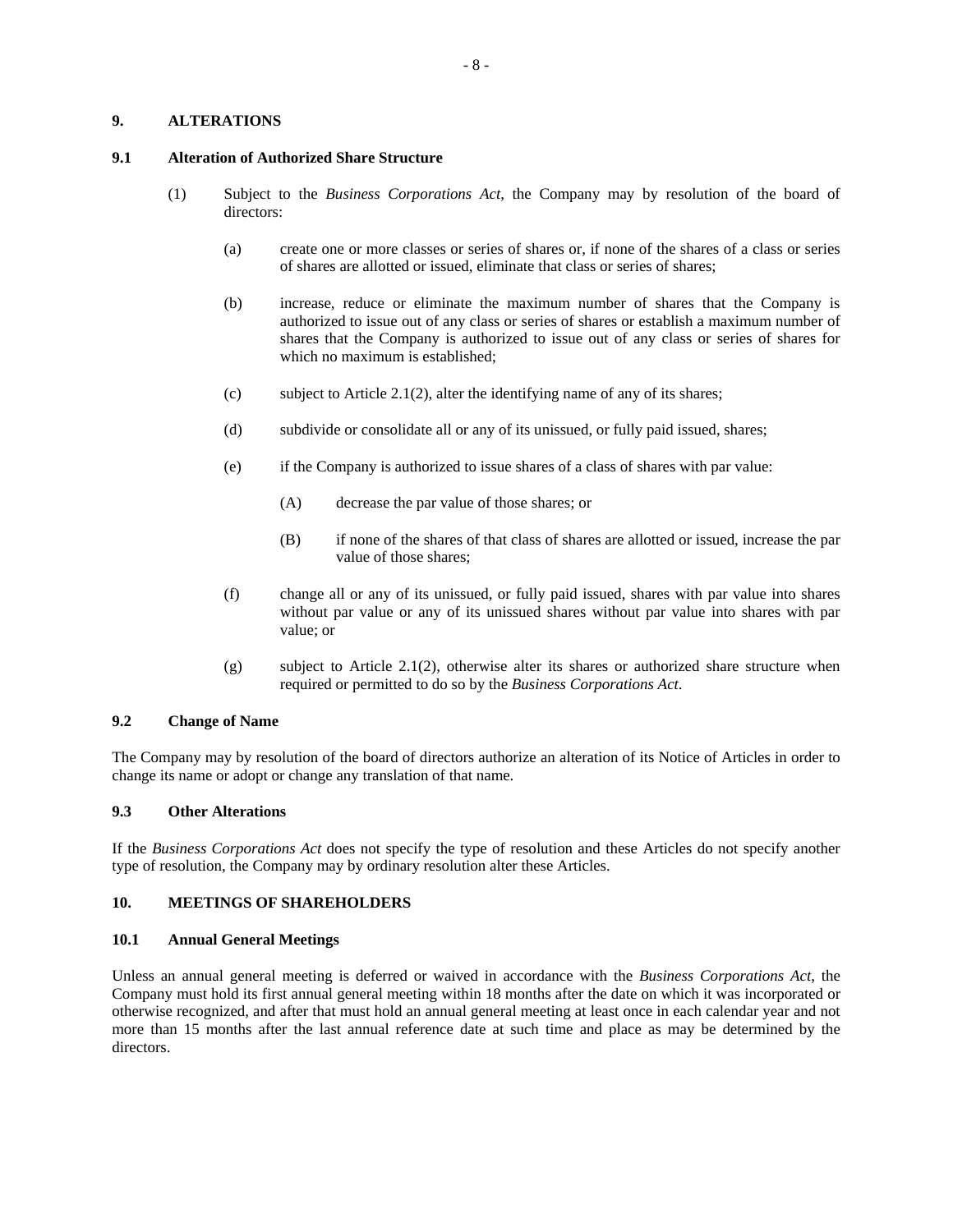# **10.2 Resolution Instead of Annual General Meeting**

If all the shareholders who are entitled to vote at an annual general meeting consent by a unanimous resolution under the *Business Corporations Act* to all of the business that is required to be transacted at that annual general meeting, the annual general meeting is deemed to have been held on the date of the unanimous resolution. The shareholders must, in any unanimous resolution passed under this Article 10.2, select as the Company's annual reference date a date that would be appropriate for the holding of the applicable annual general meeting.

# **10.3 Calling of Meetings of Shareholders**

The directors may, whenever they think fit, call a meeting of shareholders.

# **10.4 Location of Meeting**

A general meeting of the Company may be held anywhere in the world as determined by the directors.

# **10.5 Notice for Meetings of Shareholders**

The Company must send notice of the date, time and location of any meeting of shareholders, in the manner provided in these Articles, or in such other manner, if any, as may be prescribed by ordinary resolution (whether previous notice of the resolution has been given or not), to each shareholder entitled to attend the meeting, to each director and to the auditor of the Company, unless these Articles otherwise provide, at least the following number of days before the meeting:

- (1) if and for so long as the Company is a public company, 21 days;
- (2) otherwise, 10 days.

# **10.6 Record Date for Notice**

The directors may set a date as the record date for the purpose of determining shareholders entitled to notice of any meeting of shareholders. The record date must not precede the date on which the meeting is to be held by more than two months or, in the case of a general meeting requisitioned by shareholders under the *Business Corporations Act*, by more than four months. The record date must not precede the date on which the meeting is held by fewer than:

- (1) if and for so long as the Company is a public company, 21 days;
- (2) otherwise, 10 days.

If no record date is set, the record date is 5:00 p.m. on the day immediately preceding the first date on which the notice is sent or, if no notice is sent, the beginning of the meeting.

# **10.7 Record Date for Voting**

The directors may set a date as the record date for the purpose of determining shareholders entitled to vote at any meeting of shareholders. The record date must not precede the date on which the meeting is to be held by more than two months or, in the case of a general meeting requisitioned by shareholders under the *Business Corporations Act*, by more than four months. If no record date is set, the record date is 5:00 p.m. on the day immediately preceding the first date on which the notice is sent or, if no notice is sent, the beginning of the meeting.

#### **10.8 Class Meetings and Series Meetings of Shareholders**

Subject to the provisions of the *Business Corporations Act*, unless specified otherwise in these Articles or in the special rights and restrictions attached to any class or series of shares, the provisions of these Articles relating to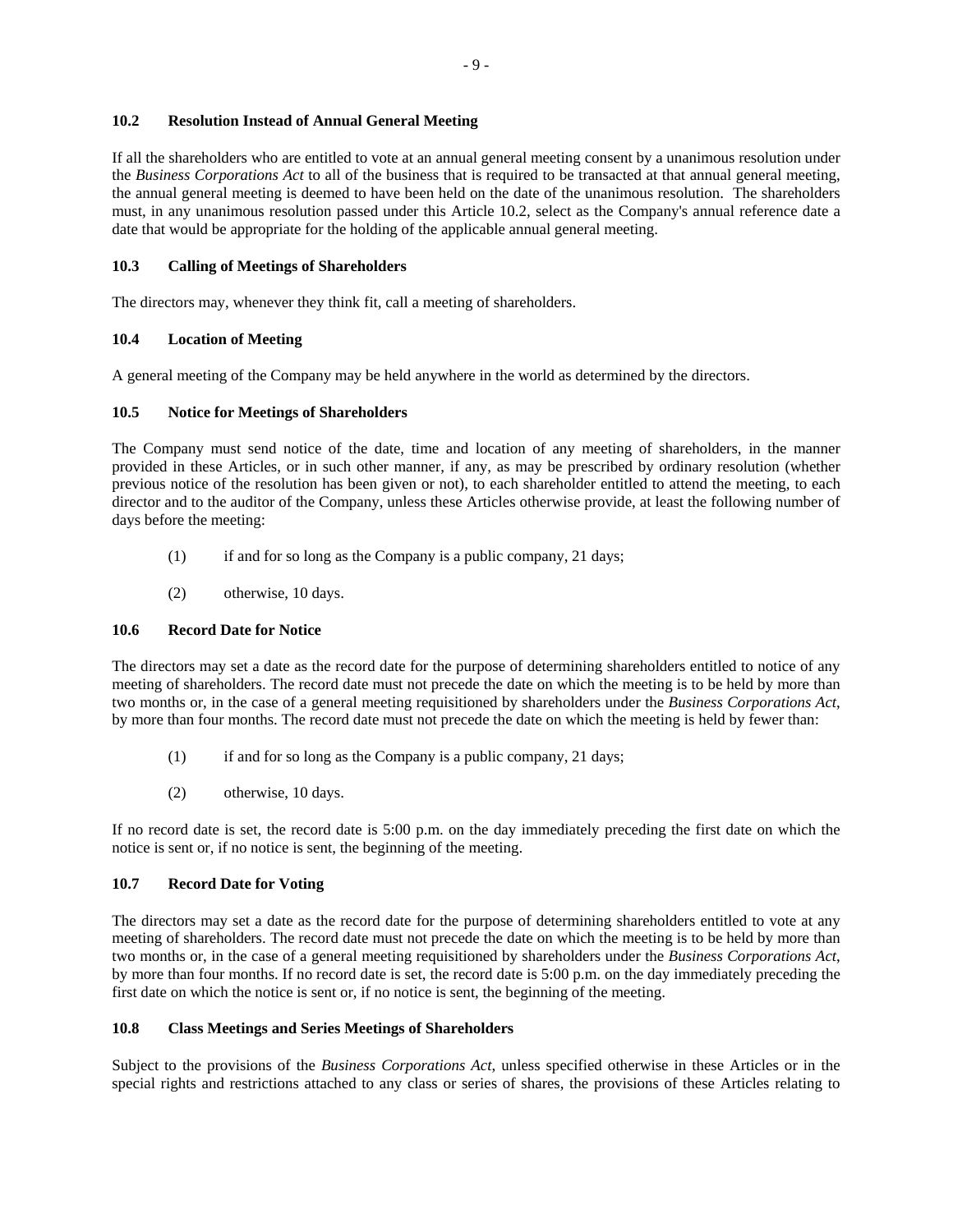general meetings will apply, with the necessary changes and so far as they are applicable, to a class meeting or series meeting of shareholders holding a particular class or series of shares.

# **10.9 Failure to Give Notice and Waiver of Notice**

The accidental omission to send notice of any meeting of shareholders to, or the non-receipt of any notice by, any of the persons entitled to notice does not invalidate any proceedings at that meeting. Any person entitled to notice of a meeting of shareholders may, in writing or otherwise, waive or reduce the period of notice of such meeting.

# **11. PROCEEDINGS AT MEETINGS OF SHAREHOLDERS**

#### **11.1 Special Business**

At a meeting of shareholders, the following business is special business:

- (1) at a meeting of shareholders that is not an annual general meeting, all business is special business except business relating to the conduct of, or voting at, the meeting;
- (2) at an annual general meeting, all business is special business except for the following:
	- (a) business relating to the conduct of, or voting at, the meeting;
	- (b) consideration of any financial statements of the Company presented to the meeting;
	- (c) consideration of any reports of the directors or auditor;
	- (d) the setting or changing of the number of directors;
	- (e) the election or appointment of directors;
	- (f) the appointment of an auditor;
	- (g) the setting of the remuneration of an auditor;
	- (h) business arising out of a report of the directors not requiring the passing of a special resolution or an exceptional resolution;
	- (i) any other business which, under these Articles or the *Business Corporations Act*, may be transacted at a meeting of shareholders without prior notice of the business being given to the shareholders.

# **11.2 Special Majority**

The majority of votes required for the Company to pass a special resolution at a meeting of shareholders is twothirds of the votes cast on the resolution.

# **11.3 Quorum**

Subject to the special rights and restrictions attached to the shares of any class or series of shares, the quorum for the transaction of business at a meeting of shareholders is two (2) persons who are, or represent by proxy, shareholders holding, in the aggregate, at least five percent (5%) of the issued shares entitled to be voted at the meeting.

# **11.4 One Shareholder May Constitute Quorum**

If there is only one shareholder entitled to vote at a meeting of shareholders: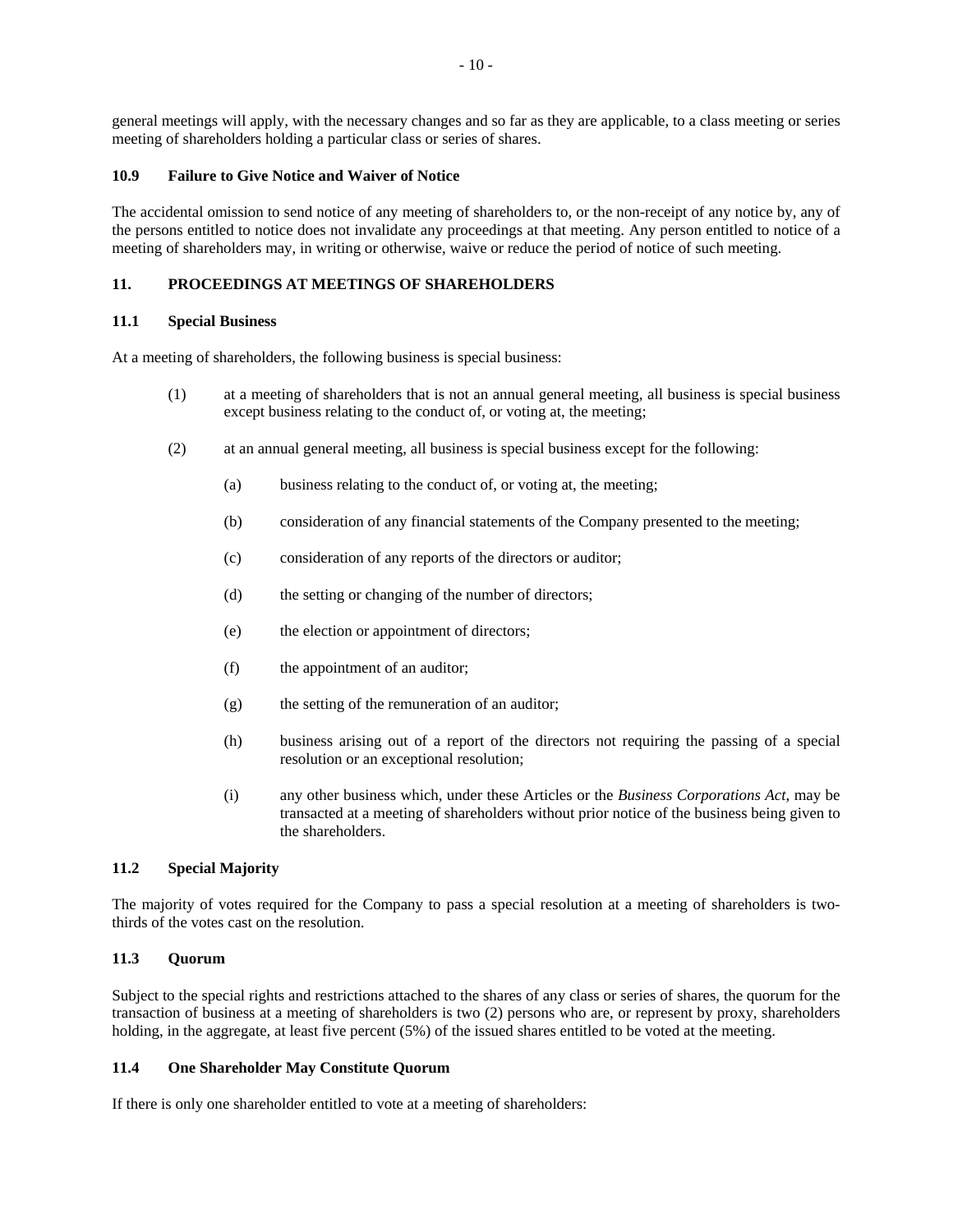- (1) the quorum is one person who is, or who represents by proxy, that shareholder, and
- (2) that shareholder, present in person or by proxy, may constitute the meeting.

# **11.5 Other Persons May Attend**

The directors, the president (if any), the secretary (if any), the assistant secretary (if any), the auditor of the Company, the lawyers for the Company and any other persons invited by the directors are entitled to attend any meeting of shareholders, but if any of those persons does attend a meeting of shareholders, that person is not to be counted in the quorum and is not entitled to vote at the meeting unless that person is a shareholder or proxy holder entitled to vote at the meeting.

# **11.6 Requirement of Quorum**

No business, other than the election of a chair of the meeting and the adjournment of the meeting, may be transacted at any meeting of shareholders unless a quorum of shareholders entitled to vote is present at the commencement of the meeting, but such quorum need not be present throughout the meeting.

# **11.7 Lack of Quorum**

If, within one-half hour from the time set for the holding of a meeting of shareholders, a quorum is not present:

- (1) in the case of a general meeting requisitioned by shareholders, the meeting is dissolved; and
- (2) in the case of any other meeting of shareholders, the meeting stands adjourned to the same day in the next week at the same time and place.

# **11.8 Lack of Quorum at Succeeding Meeting**

If, at the meeting to which the meeting referred to in Article 11.7(2) was adjourned, a quorum is not present within one-half hour from the time set for the holding of the meeting, the person or persons present and being, or representing by proxy, one or more shareholders entitled to attend and vote at the meeting constitute a quorum.

#### **11.9 Chair**

The following individual is entitled to preside as chair at a meeting of shareholders:

- (1) the chair of the board, if any;
- (2) if the chair of the board is absent or unwilling to act as chair of the meeting, the president, if any; or
- (3) such other person designated by the directors.

#### **11.10 Selection of Alternate Chair**

If, at any meeting of shareholders, the person appointed under section 11.9 above is not present within 15 minutes after the time set for holding the meeting, or if such person is unwilling to act as chair of the meeting, or if such person has advised the secretary, if any, or any director present at the meeting, that such person will not be present at the meeting, the directors present must choose: one of their number, a senior officer or counsel to the Company to chair the meeting or if the director, senior officer or counsel present declines to take the chair or if the directors fail to so choose or if no director, senior officer or counsel is present, the shareholders entitled to vote at the meeting who are present in person or by proxy may choose any person present at the meeting to chair the meeting.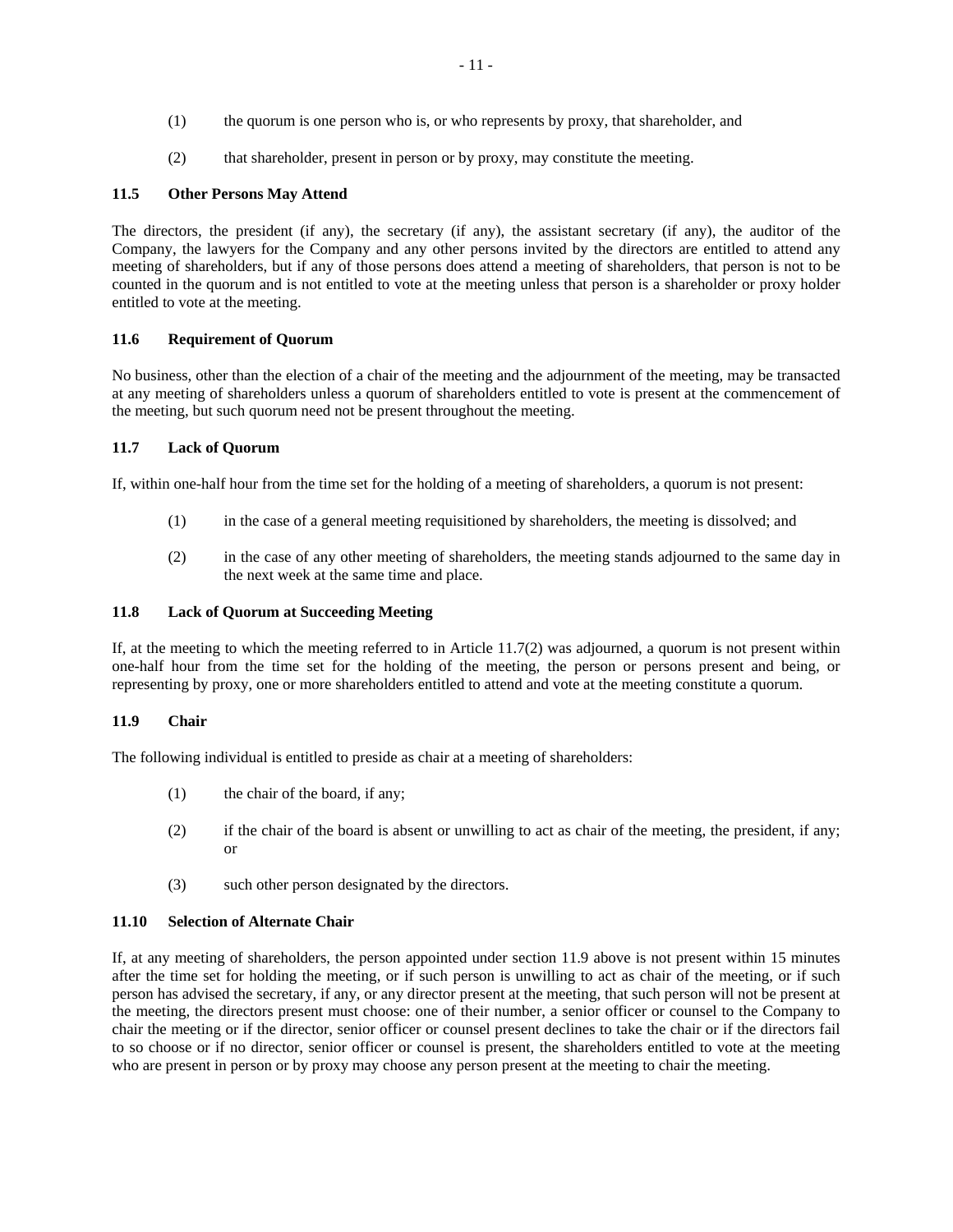# **11.11 Adjournments**

The chair of a meeting of shareholders may, and if so directed by the meeting must, adjourn the meeting from time to time and from place to place, but no business may be transacted at any adjourned meeting other than the business left unfinished at the meeting from which the adjournment took place.

# **11.12 Notice of Adjourned Meeting**

It is not necessary to give any notice of an adjourned meeting or of the business to be transacted at an adjourned meeting of shareholders except that, when a meeting is adjourned for thirty days or more, notice of the adjourned meeting must be given as in the case of the original meeting.

# **11.13 Decisions by Show of Hands or Poll**

Every motion put to a vote at a meeting of shareholders will be decided on a show of hands unless a poll, before or on the declaration of the result of the vote by show of hands, is directed by the chair or demanded by at least one shareholder entitled to vote who is present in person or by proxy.

# **11.14 Declaration of Result**

The chair of a meeting of shareholders must declare to the meeting the decision on every question in accordance with the result of the show of hands or the poll, as the case may be, and that decision must be entered in the minutes of the meeting. A declaration of the chair that a resolution is carried by the necessary majority or is defeated is, unless a poll is directed by the chair or demanded under Article 11.13, conclusive evidence without proof of the number or proportion of the votes recorded in favour of or against the resolution.

# **11.15 Motion Need Not be Seconded**

No motion proposed at a meeting of shareholders need be seconded unless the chair of the meeting rules otherwise, and the chair of any meeting of shareholders is entitled to propose or second a motion.

#### **11.16 Casting Vote**

In case of an equality of votes, the chair of a meeting of shareholders does not, either on a show of hands or on a poll, have a second or casting vote in addition to the vote or votes to which the chair may be entitled as a shareholder.

#### **11.17 Manner of Taking Poll**

Subject to Article 11.18, if a poll is duly demanded at a meeting of shareholders:

- (1) the poll must be taken:
	- (a) at the meeting, or within seven days after the date of the meeting, as the chair of the meeting directs; and
	- (b) in the manner, at the time and at the place that the chair of the meeting directs;
- (2) the result of the poll is deemed to be the decision of the meeting at which the poll is demanded; and
- (3) the demand for the poll may be withdrawn by the person who demanded it.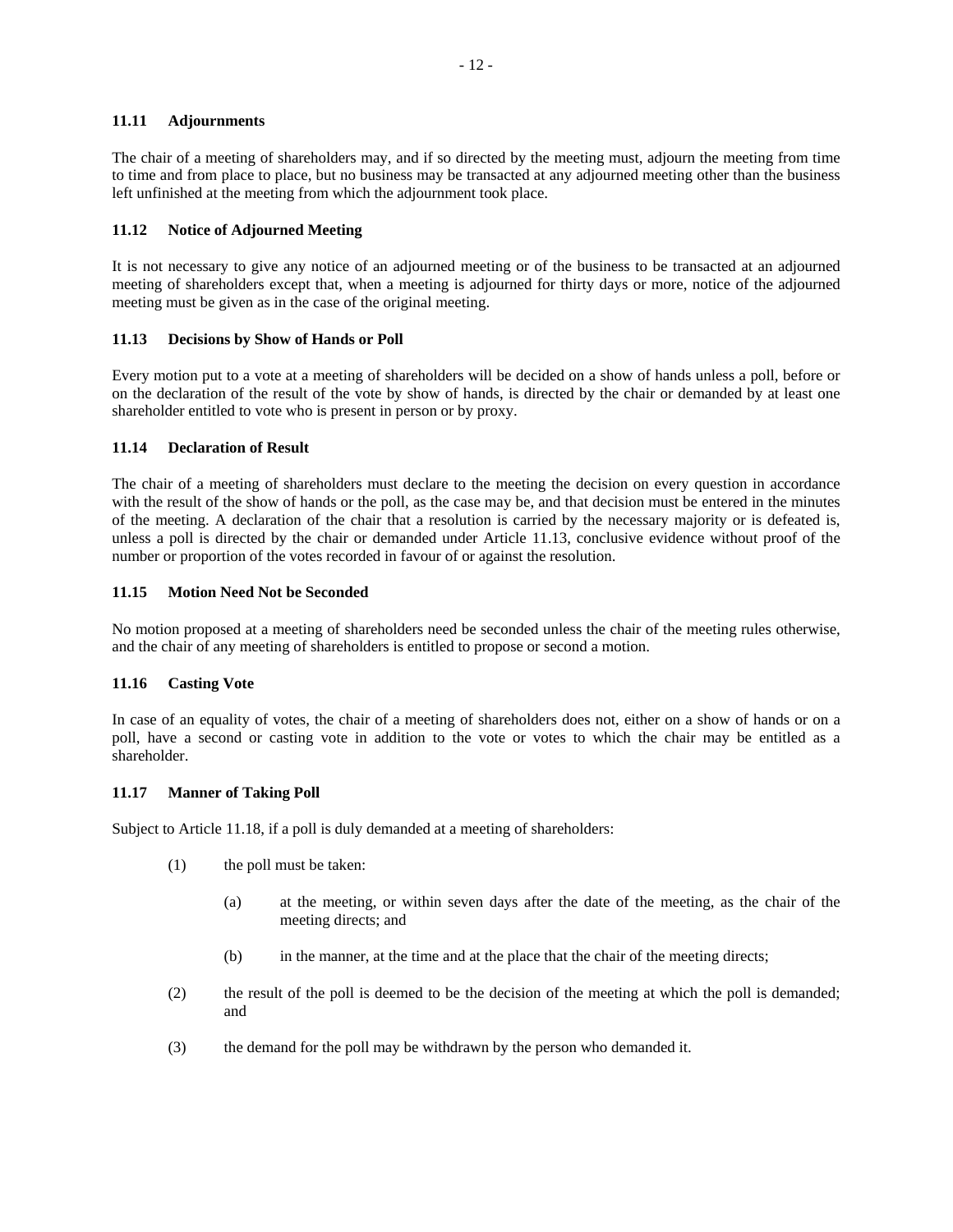#### **11.18 Demand for Poll on Adjournment**

A poll demanded at a meeting of shareholders on a question of adjournment must be taken immediately at the meeting.

### **11.19 Chair Must Resolve Dispute**

In the case of any dispute as to the admission or rejection of a vote given on a poll, the chair of a meeting of the shareholders must determine the dispute, and his or her determination made in good faith is final and conclusive.

# **11.20 Casting of Votes**

On a poll, a shareholder entitled to more than one vote need not cast all the votes in the same way.

# **11.21 Demand for Poll**

No poll may be demanded in respect of the vote by which a chair of a meeting of shareholders is elected.

# **11.22 Demand for Poll Not to Prevent Continuance of Meeting**

The demand for a poll at a meeting of shareholders does not, unless the chair of the meeting so rules, prevent the continuation of a meeting for the transaction of any business other than the question on which a poll has been demanded.

#### **11.23 Retention of Ballots and Proxies**

The Company must, for at least three months after a meeting of shareholders, keep each ballot cast on a poll and each proxy voted at the meeting, and during that period, make such ballots and proxies available for inspection during normal business hours by any shareholder or proxyholder entitled to vote at the meeting. At the end of such three month period, the Company may destroy such ballots and proxies.

# **12. VOTES OF SHAREHOLDERS**

#### **12.1 Number of Votes by Shareholder or by Shares**

Subject to any special rights or restrictions attached to any shares and to the restrictions imposed on joint shareholders under Article 12.3:

- (1) on a vote by show of hands, every person present who is a shareholder or proxy holder and entitled to vote on the matter has one vote; and
- (2) on a poll, every shareholder entitled to vote on the matter has one vote in respect of each share entitled to be voted on the matter and held by that shareholder and may exercise that vote either in person or by proxy.

### **12.2 Votes of Persons in Representative Capacity**

A person who is not a shareholder may vote at a meeting of shareholders, whether on a show of hands or on a poll, and may appoint a proxy holder to act at the meeting, if, before doing so, the person satisfies the chair of the meeting, or the directors, that the person is a legal personal representative for a shareholder who is entitled to vote at the meeting.

#### **12.3 Votes by Joint Holders**

If there are joint shareholders registered in respect of any share: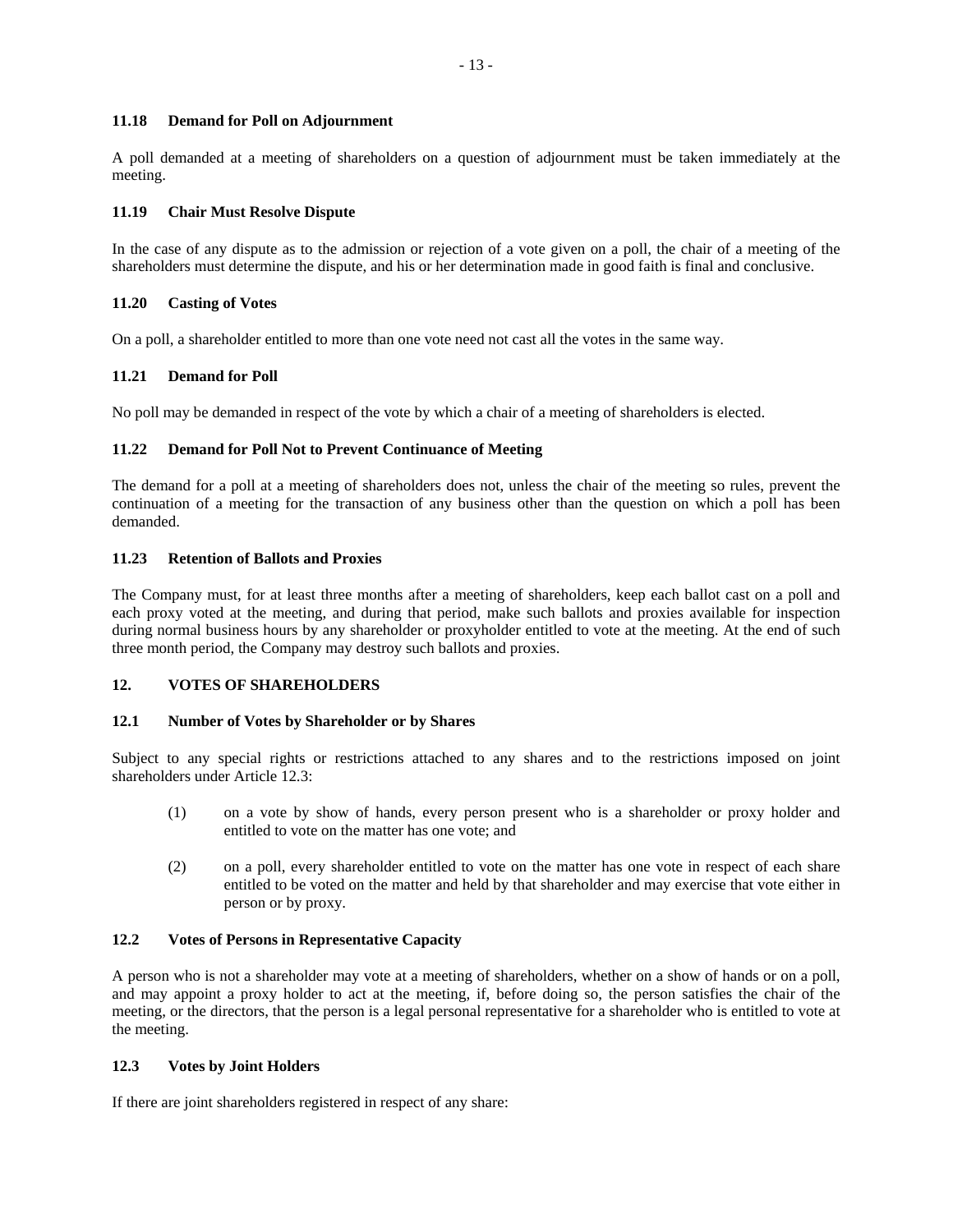- (1) any one of the joint shareholders may vote at any meeting of the shareholders, either personally or by proxy, in respect of the share as if that joint shareholder were solely entitled to it; or
- (2) if more than one of the joint shareholders is present at any meeting of the shareholders, personally or by proxy, and more than one of the joint shareholders votes in respect of that share, then only the vote of the joint shareholder present whose name stands first on the central securities register in respect of the share will be counted.

# **12.4 Legal Personal Representatives as Joint Shareholders**

Two or more legal personal representatives of a shareholder in whose sole name any share is registered are, for the purposes of Article12.3, deemed to be joint shareholders.

# **12.5 Representative of a Corporate Shareholder**

If a corporation, that is not a subsidiary of the Company, is a shareholder, that corporation may appoint a person to act as its representative at any meeting of the shareholders by written instrument, fax or any other method of transmitting legibly recorded messages and:

- (1) for that purpose, the instrument appointing a representative must:
	- (a) be received at the registered office of the Company or at any other place specified for the receipt of proxies, in the notice calling the meeting, at least the number of business days for the receipt of proxies specified in the notice, or if no number of days is specified in the notice, at least, two business days before the day set for the holding of the meeting; or
	- (b) be provided, at the meeting, to the chair of the meeting or to a person designated by the chair of the meeting;
- (2) if a representative is appointed under this Article 12.5:
	- (a) the representative is entitled to exercise in respect of and at that meeting the same rights on behalf of the corporation that the corporation could exercise if it were a shareholder who is an individual, including, without limitation, the right to appoint a proxy holder; and
	- (b) the representative, if present at the meeting, is to be counted for the purpose of forming a quorum and is deemed to be a shareholder present in person at the meeting.

### **12.6 Proxy Provisions Do Not Apply to All Companies**

Article 12.9 does not apply to the Company if and for so long as it is a public company or a pre-existing reporting company which has the Statutory Reporting Company Provisions as part of its Articles or to which the Statutory Reporting Company Provisions apply. Sections 12.7 to 12.15 apply to the Company only insofar as they are not inconsistent with any applicable securities legislation and any regulations and rules made and promulgated under such legislation and all administrative policy statements, blanket orders and rulings, notices and other administrative directions issued by securities commission or similar authorities appointed under that legislation.

# **12.7 Appointment of Proxy Holders**

Every shareholder of the Company, including a corporation that is a shareholder but not a subsidiary of the Company, entitled to vote at a meeting of the shareholders of the Company may, by proxy, appoint one or more (but not more than five) proxy holders to attend and act at the meeting in the manner, to the extent and with the powers conferred by the instrument of proxy.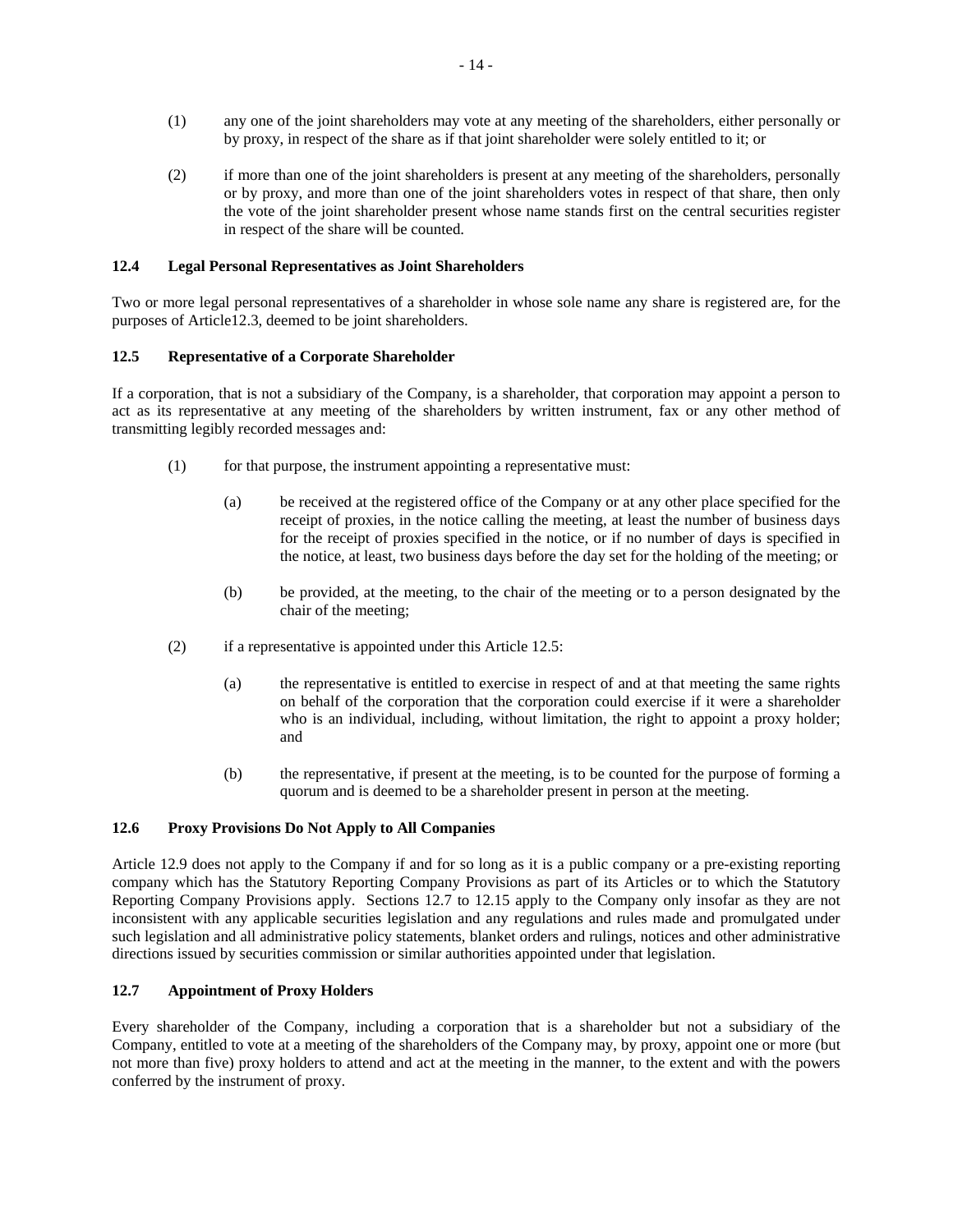A shareholder may appoint one or more alternate proxy holders to act in the place of an absent proxy holder.

#### **12.9 Form of Proxy**

A proxy, whether for a specified meeting or otherwise, must be either in the following form or in any other form designated by the directors, the scrutineer or the chair of the meeting:

> *[name of company]* (the "Company")

The undersigned, being a shareholder of the Company, hereby appoints *[name]* or, failing that person, *[name]*, as proxy holder for the undersigned to attend, act and vote for and on behalf of the undersigned at the meeting of shareholders of the Company to be held on *[month, day, year]* and at any adjournment of that meeting.

Number of shares in respect of which this proxy is given (if no number is specified, then this proxy is given in respect of all shares registered in the name of the undersigned):

Signed *[month, day, year]* 

*[Signature of shareholder]* 

*[Name of shareholder- printed]* 

#### **12.10 Deposit of Proxy**

A proxy for a meeting of shareholders must be by written instrument, fax or any other method of transmitting legibly messages and must:

- (1) be received at the registered office of the Company or at any other place specified for the receipt of proxies, in the notice calling the meeting, at least the number of business days specified in the notice for the receipt of proxies, or if no number of days is specified, in the notice, at least two business days before the day set for the holding of the meeting; or
- (2) unless the notice provides otherwise, be deposited at the meeting, to the chair of the meeting or to a person designated by the chair of the meeting.

A proxy may be sent to the Company by written instrument, fax or any other method of transmitting legibly recorded messages.

#### **12.11 Revocation of Proxy**

Subject to Article 12.12, every proxy may be revoked by an instrument in writing that is :

- (1) received at the registered office of the Company at any time up to and including the last business day before the day set for the holding of the meeting at which the proxy is to be used; or
- (2) deposited with the chair of the meeting, at the meeting, before any vote in respect of which the proxy is to be used shall have been taken.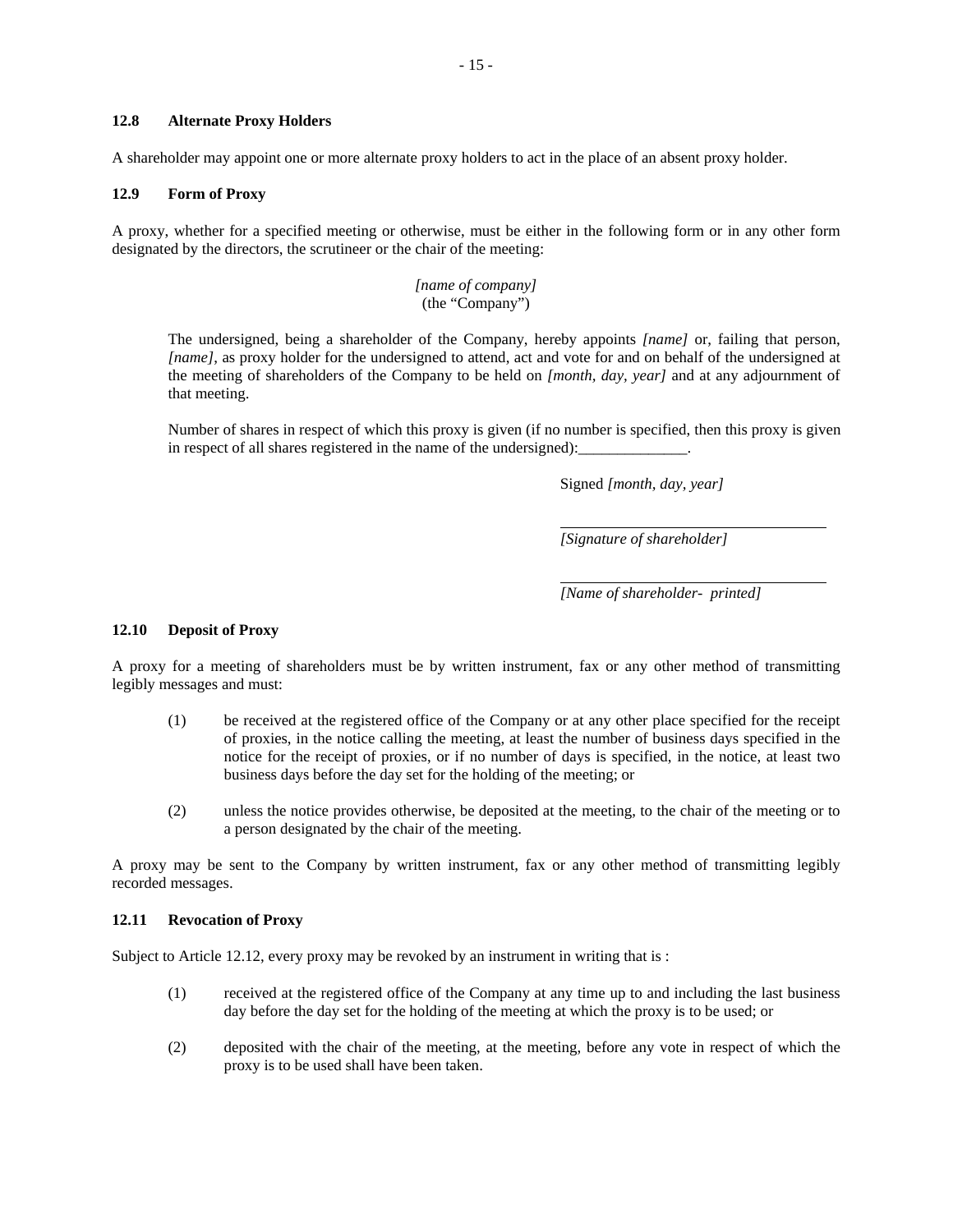### **12.12 Revocation of Proxy Must Be Signed**

An instrument referred to in Article 12.12 must be signed as follows:

- (1) if the shareholder for whom the proxy holder is appointed is an individual, the instrument must be signed by the shareholder or his or her legal personal representative;
- (2) if the shareholder for whom the proxy holder is appointed is a corporation, the instrument must be signed by the corporation or by a representative appointed for the corporation under Article 12.5.

#### **12.13 Production of Evidence of Authority to Vote**

The chair of any meeting of shareholders may, but need not, inquire into the authority of any person to vote at the meeting and may, but need not, demand from that person production of evidence as to the existence of the authority to vote.

# **13. DIRECTORS**

#### **13.1 First Directors; Number of Directors**

The first directors are the persons designated as directors of the Company in the Notice of Articles that applies to the Company when it is recognized under the *Business Corporations Act*. The number of directors, excluding additional directors appointed under Article 14.8, is set at:

- (1) subject to paragraphs (2) and (3), the number of directors that is equal to the number of the Company's first directors;
- (2) if the Company is a public company, the greater of three and the most recently set of:
	- (a) the number of directors set by ordinary resolution (whether or not previous notice of the resolution was given); and
	- (b) the number of directors set under Article 14.4;
- (3) if the Company is not a public company, the most recently set of:
	- (a) the number of directors set by ordinary resolution (whether or not previous notice of the resolution was given); and
	- (b) the number of directors set under Article 14.4.

#### **13.2 Change in Number of Directors**

If the number of directors is set under Articles  $13.1(2)(a)$  or  $13.1(3)(a)$ :

- (1) the shareholders may elect or appoint the directors needed to fill any vacancies in the board of directors up to that number;
- (2) if the shareholders do not elect or appoint the directors needed to fill any vacancies in the board of directors up to that number contemporaneously with the setting of that number, then the directors may appoint, or the shareholders may elect or appoint, directors to fill those vacancies.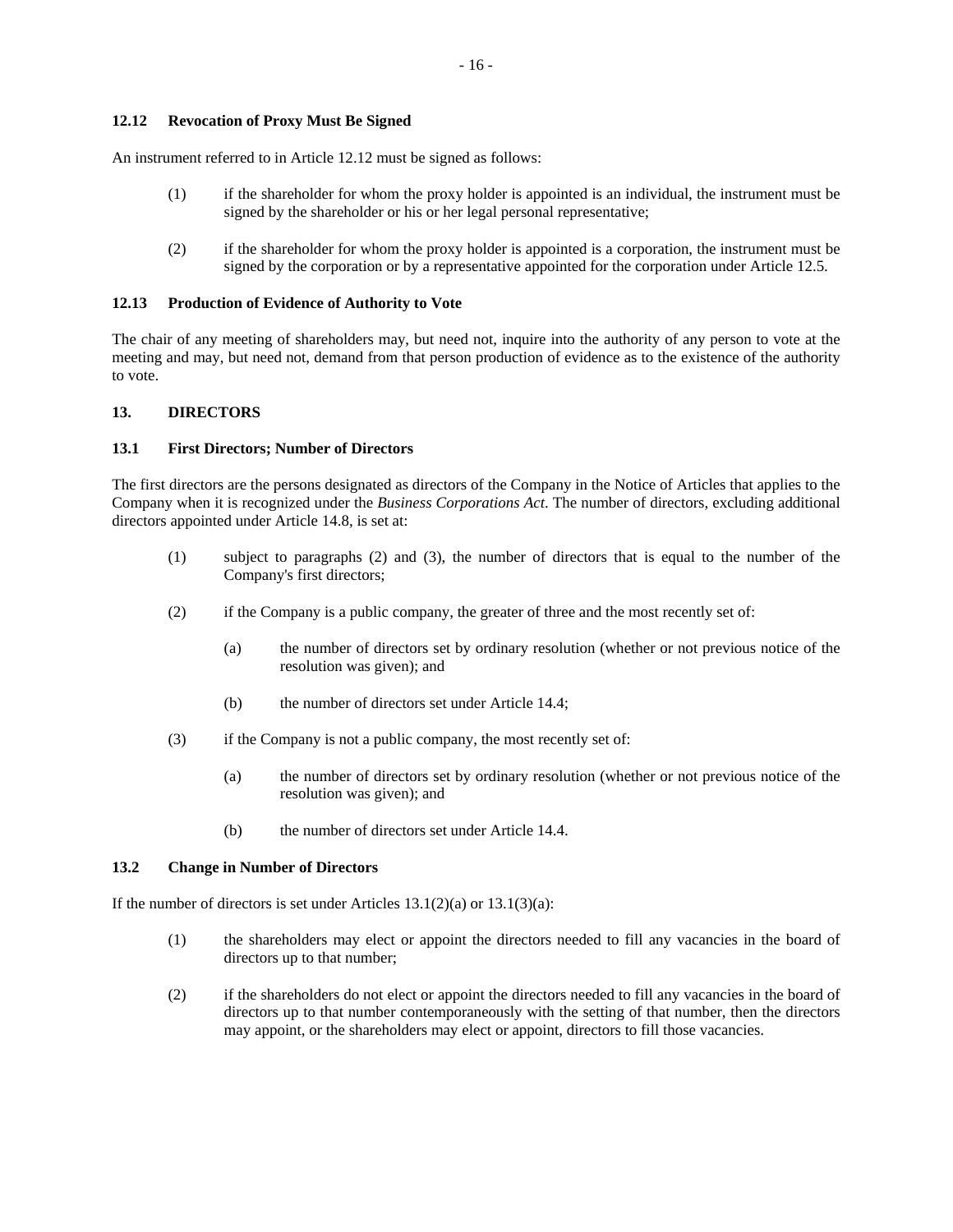# **13.3 Directors' Acts Valid Despite Vacancy**

An act or proceeding of the directors is not invalid merely because fewer than the number of directors set or otherwise required under these Articles is in office.

# **13.4 Qualifications of Directors**

A director is not required to hold a share in the capital of the Company as qualification for his or her office but must be qualified as required by the *Business Corporations Act* to become, act or continue to act as a director.

#### **13.5 Remuneration of Directors**

The directors are entitled to the remuneration for acting as directors, if any, as the directors may from time to time determine. If the directors so decide, the remuneration of the directors, if any, will be determined by the shareholders. That remuneration may be in addition to any salary or other remuneration paid to any officer or employee of the Company as such, who is also a director.

# **13.6 Reimbursement of Expenses of Directors**

The Company must reimburse each director for the reasonable expenses that he or she may incur in and about the business of the Company.

# **13.7 Special Remuneration for Directors**

If any director performs any professional or other services for the Company that in the opinion of the directors are outside the ordinary duties of a director, or if any director is otherwise specially occupied in or about the Company's business, he or she may be paid remuneration fixed by the directors, or, at the option of that director, fixed by ordinary resolution, and such remuneration may be either in addition to, or in substitution for, any other remuneration that he or she may be entitled to receive.

#### **13.8 Gratuity, Pension or Allowance on Retirement of Director**

Unless otherwise determined by ordinary resolution, the directors on behalf of the Company may pay a gratuity or pension or allowance on retirement to any director who has held any salaried office or place of profit with the Company or to his or her spouse or dependants and may make contributions to any fund and pay premiums for the purchase or provision of any such gratuity, pension or allowance.

# **14. ELECTION AND REMOVAL OF DIRECTORS**

#### **14.1 Election at Annual General Meeting**

At every annual general meeting and in every unanimous resolution contemplated by Article 10.2:

- (1) the shareholders entitled to vote at the annual general meeting for the election of directors must elect, or in the unanimous resolution appoint, a board of directors consisting of the number of directors for the time being set under these Articles; and
- (2) all the directors cease to hold office immediately before the election or appointment of directors under paragraph (1), but are eligible for re-election or re-appointment.

# **14.2 Consent to be a Director**

No election, appointment or designation of an individual as a director is valid unless: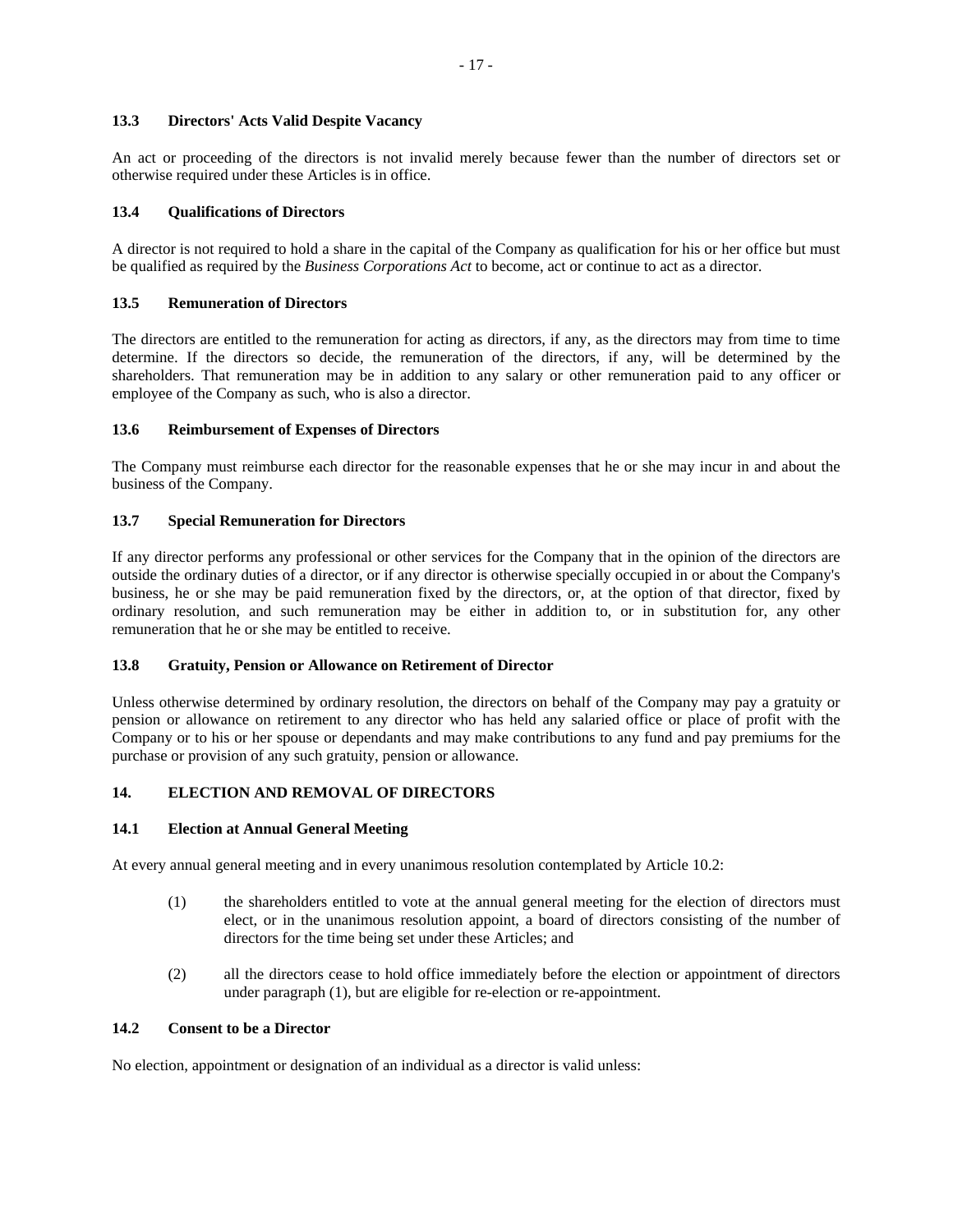- (1) that individual consents to be a director in the manner provided for in the *Business Corporations Act*;
- (2) that individual is elected or appointed at a meeting at which the individual is present and the individual does not refuse, at the meeting, to be a director; or
- (3) with respect to first directors, the designation is otherwise valid under the *Business Corporations Act*.

# **14.3 Failure to Elect or Appoint Directors**

If:

- (1) the Company fails to hold an annual general meeting, and all the shareholders who are entitled to vote at an annual general meeting fail to pass the unanimous resolution contemplated by Article 10.2, on or before the date by which the annual general meeting is required to be held under the *Business Corporations Act*; or
- (2) the shareholders fail, at the annual general meeting or in the unanimous resolution contemplated by Article 10.2, to elect or appoint any directors;

then each director then in office continues to hold office until the earlier of:

- (3) the date on which his or her successor is elected or appointed; and
- (4) the date on which he or she otherwise ceases to hold office under the *Business Corporations Act* or these Articles.

# **14.4 Places of Retiring Directors Not Filled**

If, at any meeting of shareholders at which there should be an election of directors, the places of any of the retiring directors are not filled by that election, those retiring directors who are not re-elected and who are asked by the newly elected directors to continue in office will, if willing to do so, continue in office to complete the number of directors for the time being set pursuant to these Articles until further new directors are elected at a meeting of shareholders convened for that purpose. If any such election or continuance of directors does not result in the election or continuance of the number of directors for the time being set pursuant to these Articles, the number of directors of the Company is deemed to be set at the number of directors actually elected or continued in office.

#### **14.5 Directors May Fill Casual Vacancies,**

Any casual vacancy occurring in the board of directors may be filled by the directors.

# **14.6 Remaining Directors Power to Act**

The directors may act notwithstanding any vacancy in the board of directors, but if the Company has fewer directors in office than the number set pursuant to these Articles as the quorum of directors, the directors may only act for the purpose of appointing directors up to that number or of summoning a meeting of shareholders for the purpose of filling any vacancies on the board of directors or, subject to the *Business Corporations Act*, for any other purpose.

# **14.7 Shareholders May Fill Vacancies**

If the Company has no directors or fewer directors in office than the number set pursuant to these Articles as the quorum of directors, the shareholders may elect or appoint directors to fill any vacancies on the board of directors.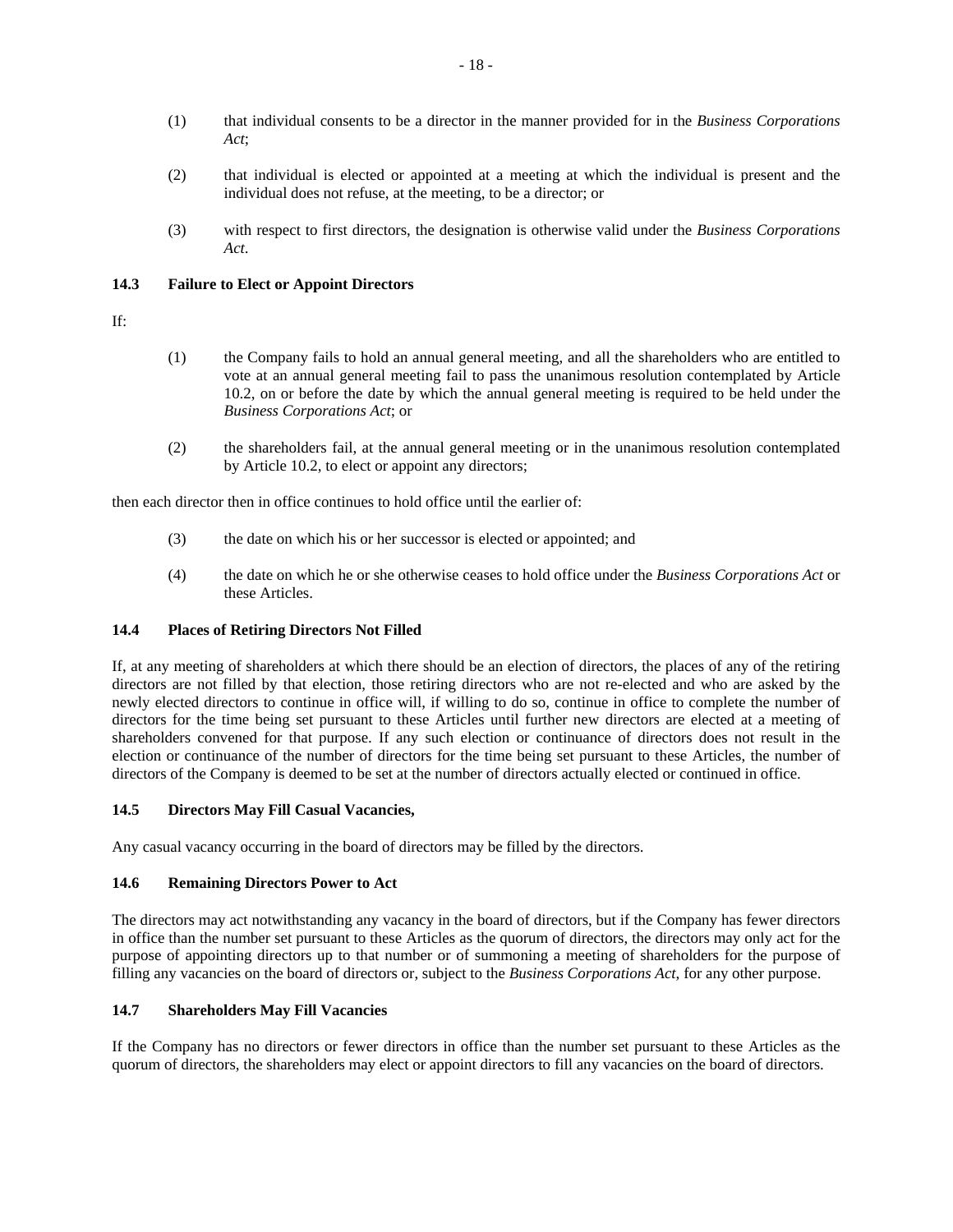### **14.8 Additional Directors**

Notwithstanding Articles 13.1 and 13.2, between annual general meetings or unanimous resolutions contemplated by Article 10.2, the directors may appoint one or more additional directors, but the number of additional directors appointed under this Article 14.8 must not at any time exceed:

- (1) one-third of the number of first directors, if, at the time of the appointments, one or more of the first directors have not yet completed their first term of office; or
- (2) in any other case, one-third of the number of the current directors who were elected or appointed as directors other than under this Article 14.8.

Any director so appointed ceases to hold office immediately before the next election or appointment of directors under Article 14.1(1), but is eligible for re-election or re-appointment.

# **14.9 Ceasing to be a Director**

A director ceases to be a director when:

- (1) the term of office of the director expires;
- (2) the director dies;
- (3) the director resigns as a director by notice in writing provided to the Company or a lawyer for the Company; or
- (4) the director is removed from office pursuant to Articles 14.10 or 14.11.

#### **14.10 Removal of Director by Shareholders**

The Company may remove any director before the expiration of his or her term of office by special resolution. In that event, the shareholders may elect, or appoint by ordinary resolution, a director to fill the resulting vacancy. If the shareholders do not elect or appoint a director to fill the resulting vacancy contemporaneously with the removal, then the directors may appoint or the shareholders may elect, or appoint by ordinary resolution, a director to fill that vacancy.

#### **14.11 Removal of Director by Directors**

The directors may remove any director before the expiration of his or her term of office if the director is convicted of an indictable offence, or if the director ceased to be qualified to act as a director of a company and does not promptly resign, and the directors may appoint a director to fill the resulting vacancy.

# **15. POWERS AND DUTIES OF DIRECTORS**

#### **15.1 Powers of Management**

The directors must, subject to the *Business Corporations Act* and these Articles, manage or supervise the management of the business and affairs of the Company and have the authority to exercise all such powers of the Company as are not, by the *Business Corporations Act* or by these Articles, required to be exercised by the shareholders of the Company.

# **15.2 Appointment of Attorney of Company**

The directors may from time to time, by power of attorney or other instrument, under seal if so required by law, appoint any person to be the attorney of the Company for such purposes, and with such powers, authorities and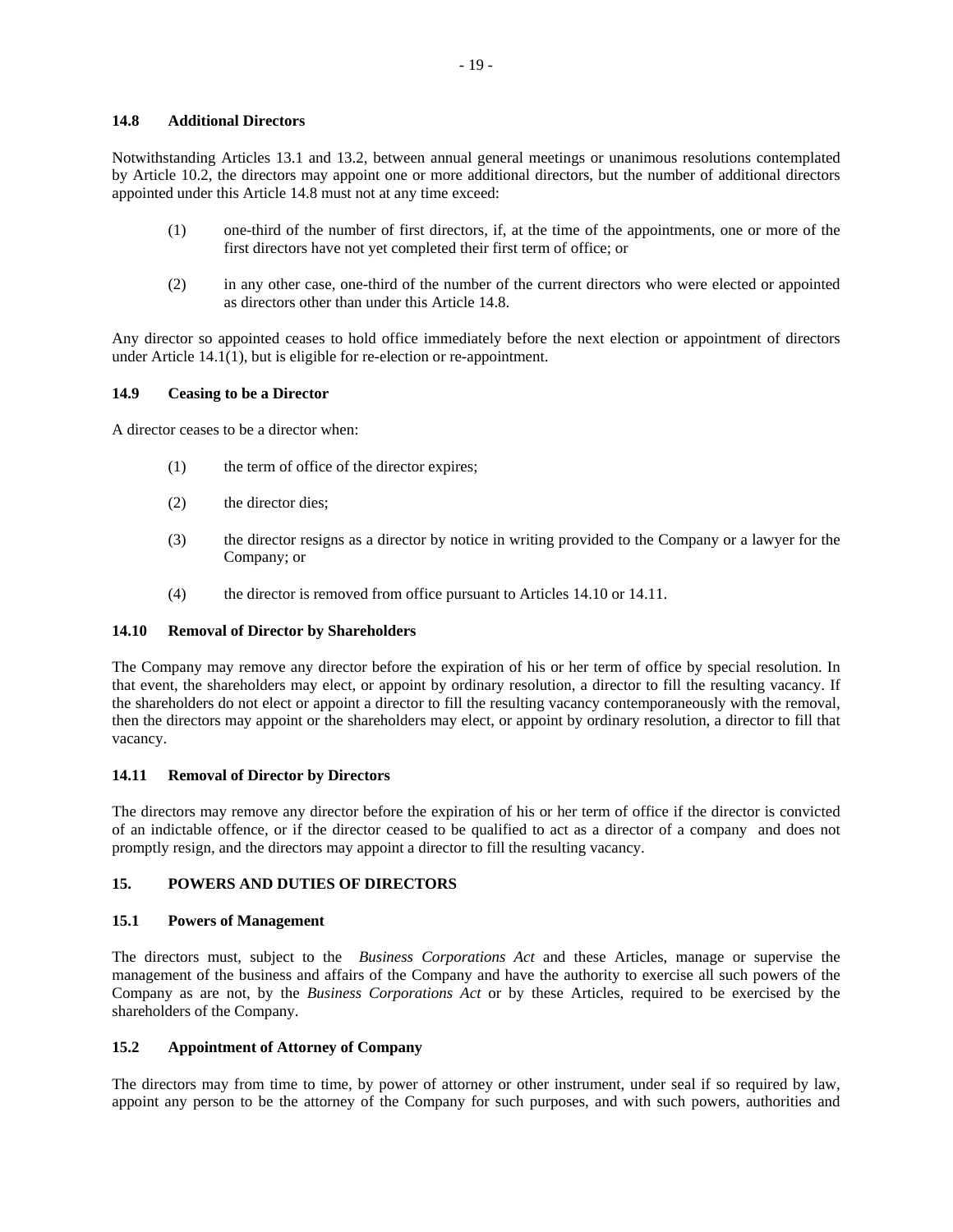discretions (not exceeding those vested in or exercisable by the directors under these Articles and excepting the power to fill vacancies in the board of directors, to remove a director, to change the membership of, or fill vacancies in, any committee of the directors, to appoint or remove officers appointed by the directors and to declare dividends) and for such period, and with such remuneration and subject to such conditions as the directors may think fit. Any such power of attorney may contain such provisions for the protection or convenience of persons dealing with such attorney as the directors think fit. Any such attorney may be authorized by the directors to sub-delegate all or any of the powers, authorities and discretions for the time being vested in him or her.

# **16. DISCLOSURE OF INTEREST OF DIRECTORS**

# **16.1 Obligation to Account for Profits**

A director or senior officer who holds a disclosable interest (as that term is used in the *Business Corporations Act*) in a contract or transaction into which the Company has entered or proposes to enter is liable to account to the Company for any profit that accrues to the director or senior officer under or as a result of the contract or transaction only if and to the extent provided in the *Business Corporations Act*.

# **16.2 Restrictions on Voting by Reason of Interest**

A director who holds a disclosable interest in a contract or transaction into which the Company has entered or proposes to enter is not entitled to vote on any directors' resolution to approve that contract or transaction, unless all the directors have a disclosable interest in that contract or transaction, in which case any or all of those directors may vote on such resolution.

# **16.3 Interested Director Counted in Quorum**

A director who holds a disclosable interest in a contract or transaction into which the Company has entered or proposes to enter and who is present at the meeting of directors at which the contract or transaction is considered for approval may be counted in the quorum at the meeting whether or not the director votes on any or all of the resolutions considered at the meeting.

# **16.4 Disclosure of Conflict of Interest or Property**

A director or senior officer who holds any office or possesses any property, right or interest that could result, directly or indirectly, in the creation of a duty or interest that materially conflicts with that individual's duty or interest as a director or senior officer, must disclose the nature and extent of the conflict as required by the *Business Corporations Act*.

# **16.5 Director Holding Other Office in the Company**

A director may hold any office or place of profit with the Company, other than the office of auditor of the Company, in addition to his or her office of director for the period and on the terms (as to remuneration or otherwise) that the directors may determine.

#### **16.6 No Disqualification**

No director or intended director is disqualified by his or her office from contracting with the Company either with regard to the holding of any office or place of profit the director holds with the Company or as vendor, purchaser or otherwise, and no contract or transaction entered into by or on behalf of the Company in which a director is in any way interested is liable to be voided for that reason.

# **16.7 Professional Services by Director or Officer**

Subject to the *Business Corporations Act*, a director or officer, or any person in which a director or officer has an interest, may act in a professional capacity for the Company, except as auditor of the Company, and the director or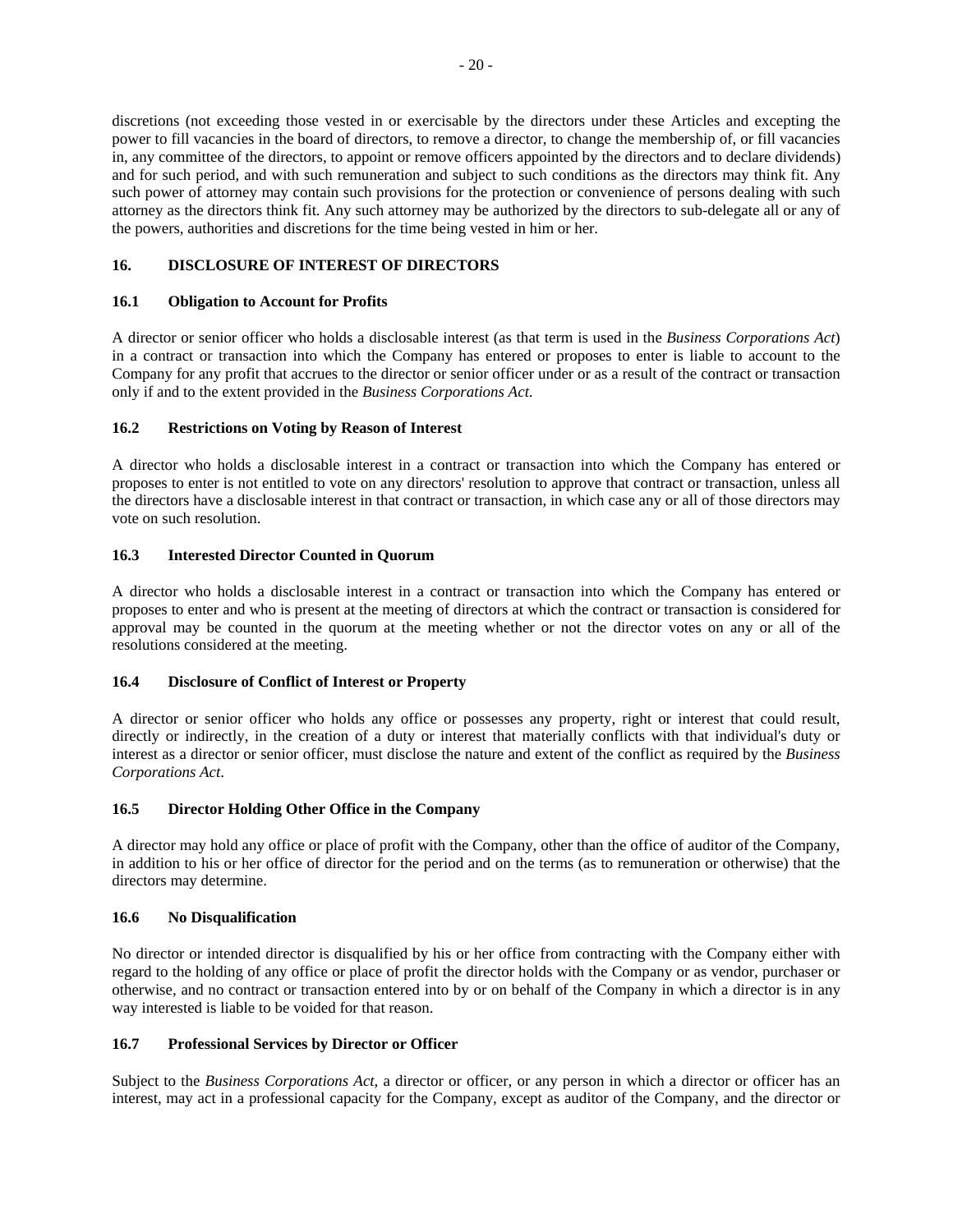officer or such person is entitled to remuneration for professional services as if that director or officer were not a director or officer.

# **16.8 Director or Officer in Other Corporations**

A director or officer may be or become a director, officer or employee of, or otherwise interested in, any person in which the Company may be interested as a shareholder or otherwise, and, subject to the *Business Corporations Act*, the director or officer is not accountable to the Company for any remuneration or other benefits received by him or her as director, officer or employee of, or from his or her interest in, such other person.

# **17. PROCEEDINGS OF DIRECTORS**

# **17.1 Meetings of Directors**

The directors may meet together for the conduct of business, adjourn and otherwise regulate their meetings as the directors think fit, and meetings of the directors held at regular intervals may be held at the place, at the time and on the notice, if any, as the directors may from time to time determine.

# **17.2 Voting at Meetings**

Questions arising at any meeting of directors are to be decided by a majority of votes and, in the case of an equality of votes, the chair of the meeting does not have a second or casting vote.

# **17.3 Chair of Meetings**

The following individual is entitled to preside as chair at a meeting of directors:

- (1) the chair of the board, if any;
- (2) in the absence of the chair of the board, the president, if any, if the president is a director; or
- (3) any other director chosen by the directors if:
	- (a) neither the chair of the board nor the president, if a director, is present at the meeting within 15 minutes after the time set for holding the meeting;
	- (b) neither the chair of the board nor the president, if a director, is willing to chair the meeting; or
	- (c) the chair of the board and the president, if a director, have advised the secretary, if any, or any other director, that the chair of the board and the president will not be present at the meeting.

### **17.4 Meetings by Telephone or Other Communications Medium**

A director may participate in a meeting of the directors or of any committee of the directors in person or by telephone if all directors participating in the meeting, whether in person or by telephone or other communications medium, are able to communicate with each other. A director may participate in a meeting of the directors or of any committee of the directors by a communications medium other than telephone if all directors participating in the meeting, whether in person or by telephone or other communications medium, are able to communicate with each other and if all directors who wish to participate in the meeting agree to such participation. A director who participates in a meeting in a manner contemplated by this Article 17.4 is deemed for all purposes of the *Business Corporations Act* and these Articles to be present at the meeting and to have agreed to participate in that manner.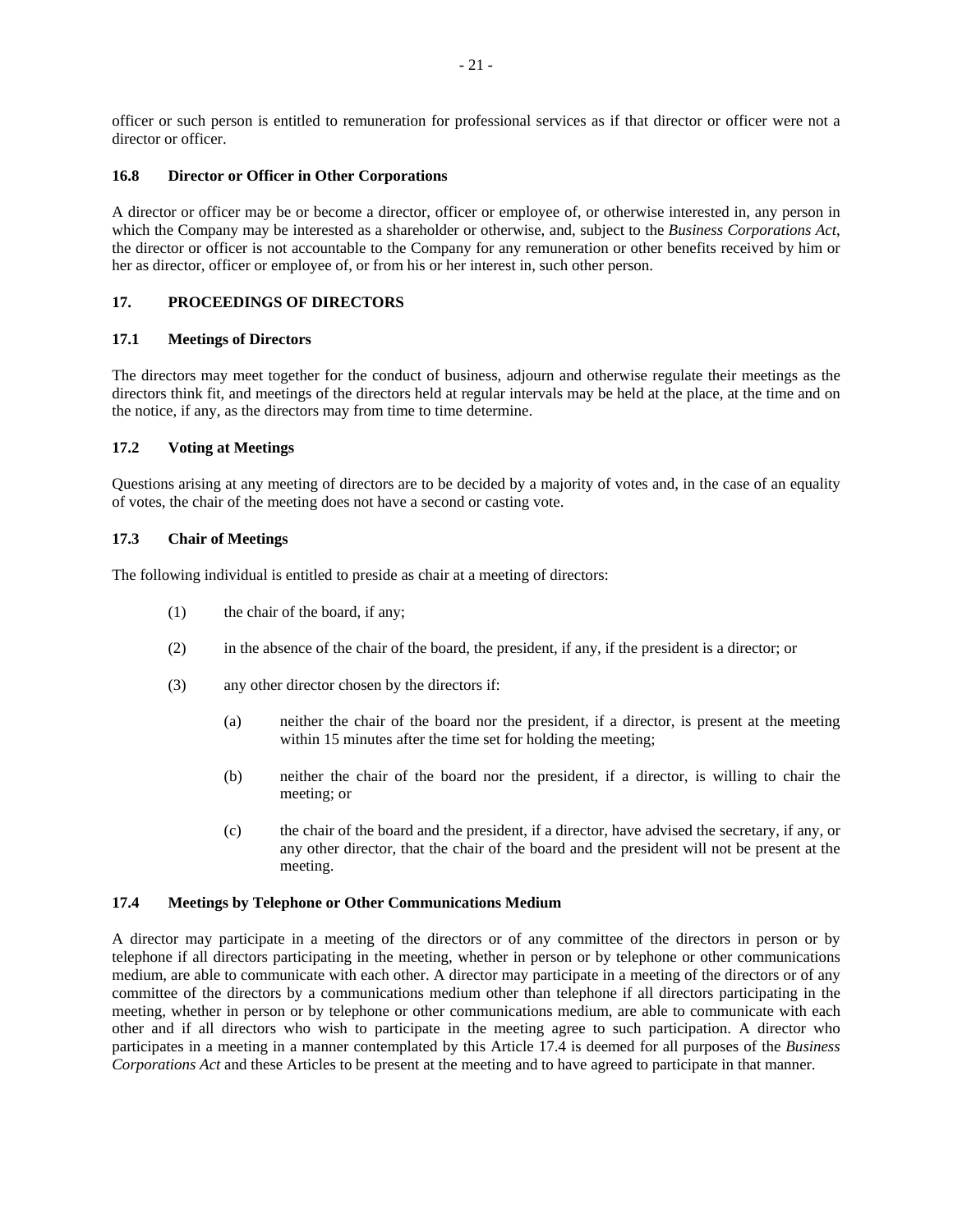# **17.5 Calling of Meetings**

A director may, and the secretary or an assistant secretary of the Company, if any, on the request of a director must, call a meeting of the directors at any time.

### **17.6 Notice of Meetings,**

Other than for meetings held at regular intervals as determined by the directors pursuant to Article 17.1, reasonable notice of each meeting of the directors, specifying the place, day and time of that meeting must be given to each of the directors by any method set out in Article 23.1 or orally or by telephone.

# **17.7 When Notice Not Required**

It is not necessary to give notice of a meeting of the directors to a director if:

- (1) the meeting is to be held immediately following a meeting of shareholders at which that director was elected or appointed, or is the meeting of the directors at which that director is appointed; or
- (2) the director has waived notice of the meeting.

# **17.8 Meeting Valid Despite Failure to Give Notice**

The accidental omission to give notice of any meeting of directors to, or the non-receipt of any notice by, any director does not invalidate any proceedings at that meeting.

#### **17.9 Waiver of Notice of Meetings**

Any director may send to the Company a document signed by him or her waiving notice of any past, present or future meeting or meetings of the directors and may at any time withdraw that waiver with respect to meetings held after that withdrawal. After sending a waiver with respect to all future meetings and until that waiver is withdrawn, no notice of any meeting of the directors need be given to that director and all meetings of the directors so held are deemed not to be improperly called or constituted by reason of notice not having been given to such director.

# **17.10 Quorum**

The quorum necessary for the transaction of the business of the directors may be set by the directors and, if not so set, is deemed to be set at two directors or, if the number of directors is set at one, is deemed to be set at one director, and that director may constitute a meeting.

# **17.11 Validity of Acts Where Appointment Defective**

Subject to the *Business Corporations Act*, an act of a director or officer is not invalid merely because of an irregularity in the election or appointment or a defect in the qualification of that director or officer.

#### **17.12 Consent Resolutions in Writing**

A resolution of the directors or of any committee of the directors may be passed without a meeting:

(a) in all cases, if each of the directors entitle to vote on the resolution consents to it in writing; or

(b) in the case of a resolution to approve a contract or transaction in respect of which a director has disclosed that he or she has or may have a disclosable interest, if each of the other directors who are entitled to vote on the resolution consents to it in writing.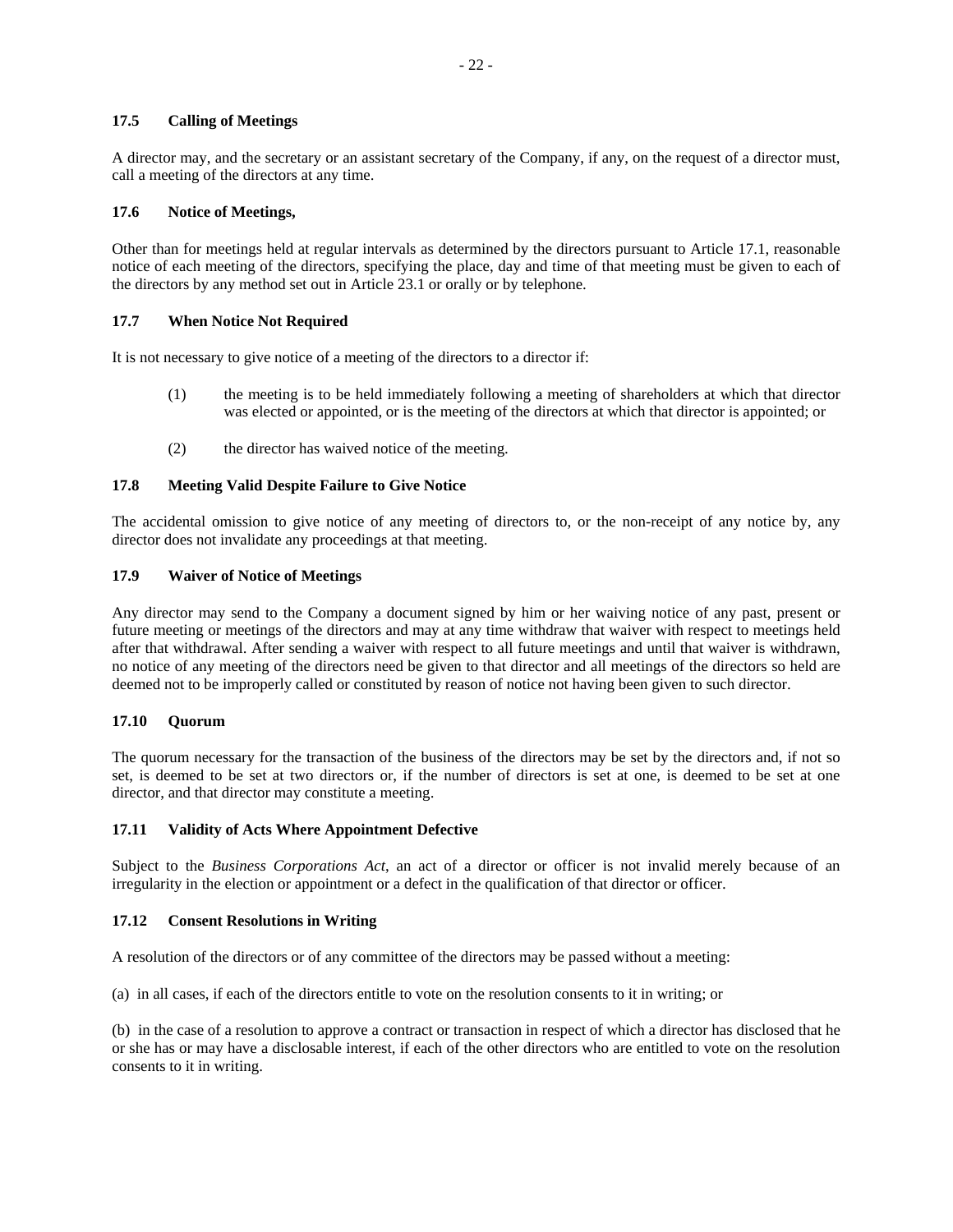A consent in writing under this Article 17 may be evidence by signed document, fax, email or any other method of transmitting legibly recorded messages. A consent in writing may be in two or more counterparts which together are deemed to constitute one entire document. A resolution of the directors or of any committee of the directors passed in accordance with this Article 17.12 is deemed to effective on the date stated in the consent in writing and is deemed to be a proceeding at a meeting of directors or of the committee of the directors and to be valid and effective as if it had been passed at a meeting of the directors or of the committee of the directors that satisfies all the requirements of the *Business Corporations Act* and all the requirements of these Articles relating to such meetings.

# **18. EXECUTIVE AND OTHER COMMITTEES**

# **18.1 Appointment and Powers of Executive Committee**

The directors may, by resolution, appoint an executive committee consisting of the director or directors that they consider appropriate, and this committee has, during the intervals between meetings of the board of directors, all of the directors' powers, except:

- (1) the power to fill vacancies in the board of directors;
- (2) the power to remove a director;
- (3) the power to change the membership of, or fill vacancies in, any committee of the directors; and
- (4) such other powers, if any, as may be set out in the resolution or any subsequent directors' resolution.

### **18.2 Appointment and Powers of Other Committees**

The directors may, by resolution:

- (1) appoint one or more committees (other than the executive committee) consisting of the director or directors that they consider appropriate;
- (2) delegate to a committee appointed under paragraph (1) any of the directors' powers, except:
	- (a) the power to fill vacancies in the board of directors;
	- (b) the power to remove a director;
	- (c) the power to change the membership of, or fill vacancies in, any committee of the directors; and
	- (d) the power to appoint or remove officers appointed by the directors; and
- (3) make any delegation referred to in paragraph (2) subject to the conditions set out in the resolution or any subsequent directors' resolution.

### **18.3 Obligations of Committees**

Any committee appointed under Articles 18.1 or 18.2, in the exercise of the powers delegated to it, must:

- (1) conform to any rules that may from time to time be imposed on it by the directors; and
- (2) report every act or thing done in exercise of those powers at such times as the directors may require.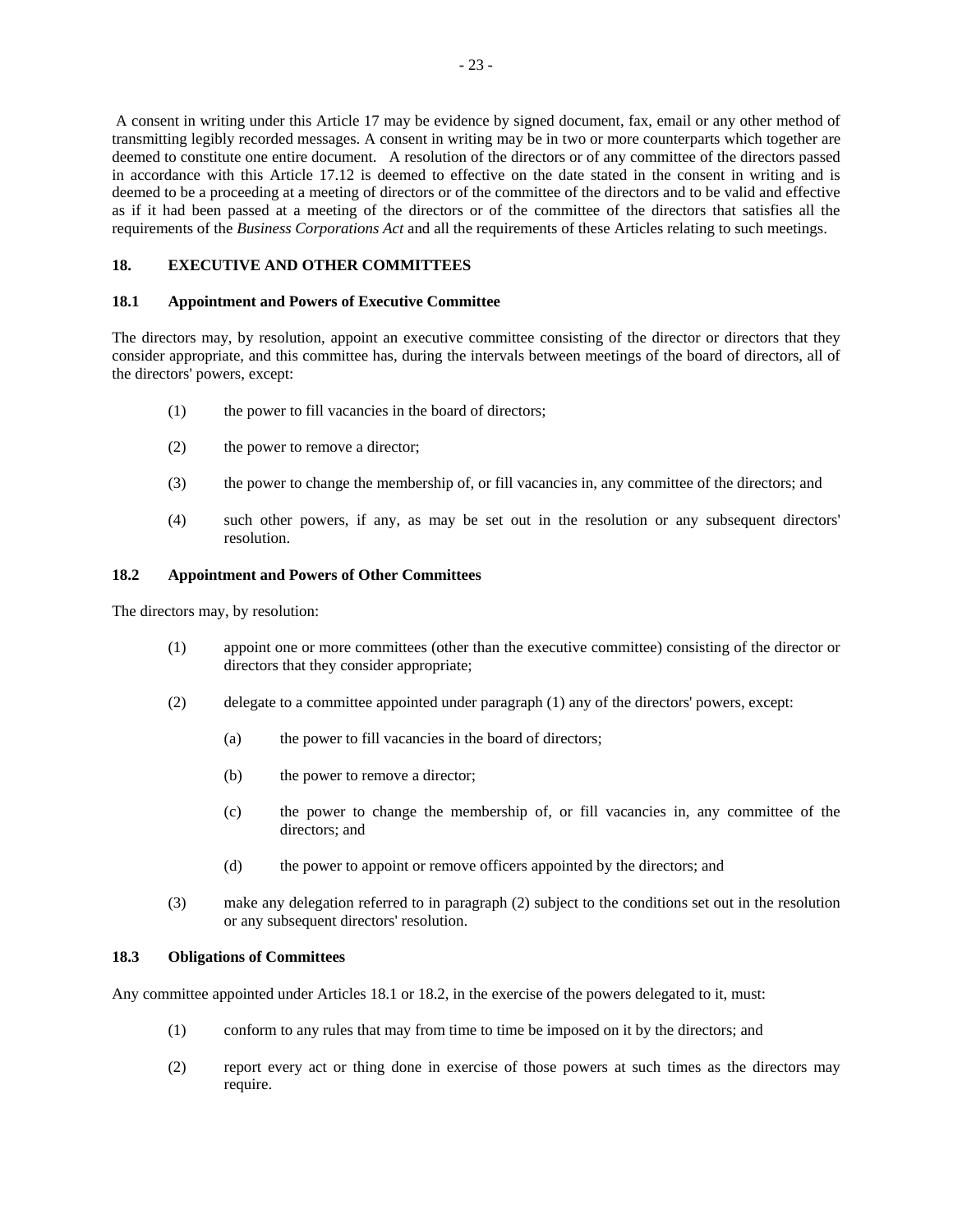#### **18.4 Powers of Board**

The directors may, at any time, with respect to a committee appointed under Articles 18.1 or 18.2:

- (1) revoke or alter the authority given to the committee, or override a decision made by the committee, except as to acts done before such revocation, alteration or overriding;
- (2) terminate the appointment of, or change the membership of, the committee; and
- (3) fill vacancies in the committee.

#### **18.5 Committee Meetings**

Subject to Article 18.3(1) and unless the directors otherwise provide in the resolution appointing the committee or in any subsequent resolution, with respect to a committee appointed under Articles 18.1 or 18.2:

- (1) the committee may meet and adjourn as it thinks proper;
- (2) the committee may elect a chair of its meetings but, if no chair of a meeting is elected, or if at a meeting the chair of the meeting is not present within 15 minutes after the time set for holding the meeting, the directors present who are members of the committee may choose one of their number to chair the meeting;
- (3) a majority of the members of the committee constitutes a quorum of the committee; and
- (4) questions arising at any meeting of the committee are determined by a majority of votes of the members present, and in case of an equality of votes, the chair of the meeting does not have a second or casting vote.

#### **19. OFFICERS**

#### **19.1 Directors May Appoint Officers**

The directors may, from time to time, appoint such officers, if any, as the directors determine and the directors may, at any time, terminate any such appointment.

#### **19.2 Functions, Duties and Powers of Officers**

The directors may, for each officer:

- (1) determine the functions and duties of the officer;
- (2) entrust to and confer on the officer any of the powers exercisable by the directors on such terms and conditions and with such restrictions as the directors think fit; and
- (3) revoke, withdraw, alter or vary all or any of the functions, duties and powers of the officer.

### **19.3 Qualifications**

No officer may be appointed unless that officer is qualified in accordance with the *Business Corporations Act*. One person may hold more than one position as an officer of the Company. Any person appointed as the chair of the board or as the managing director must be a director. Any other officer need not be a director.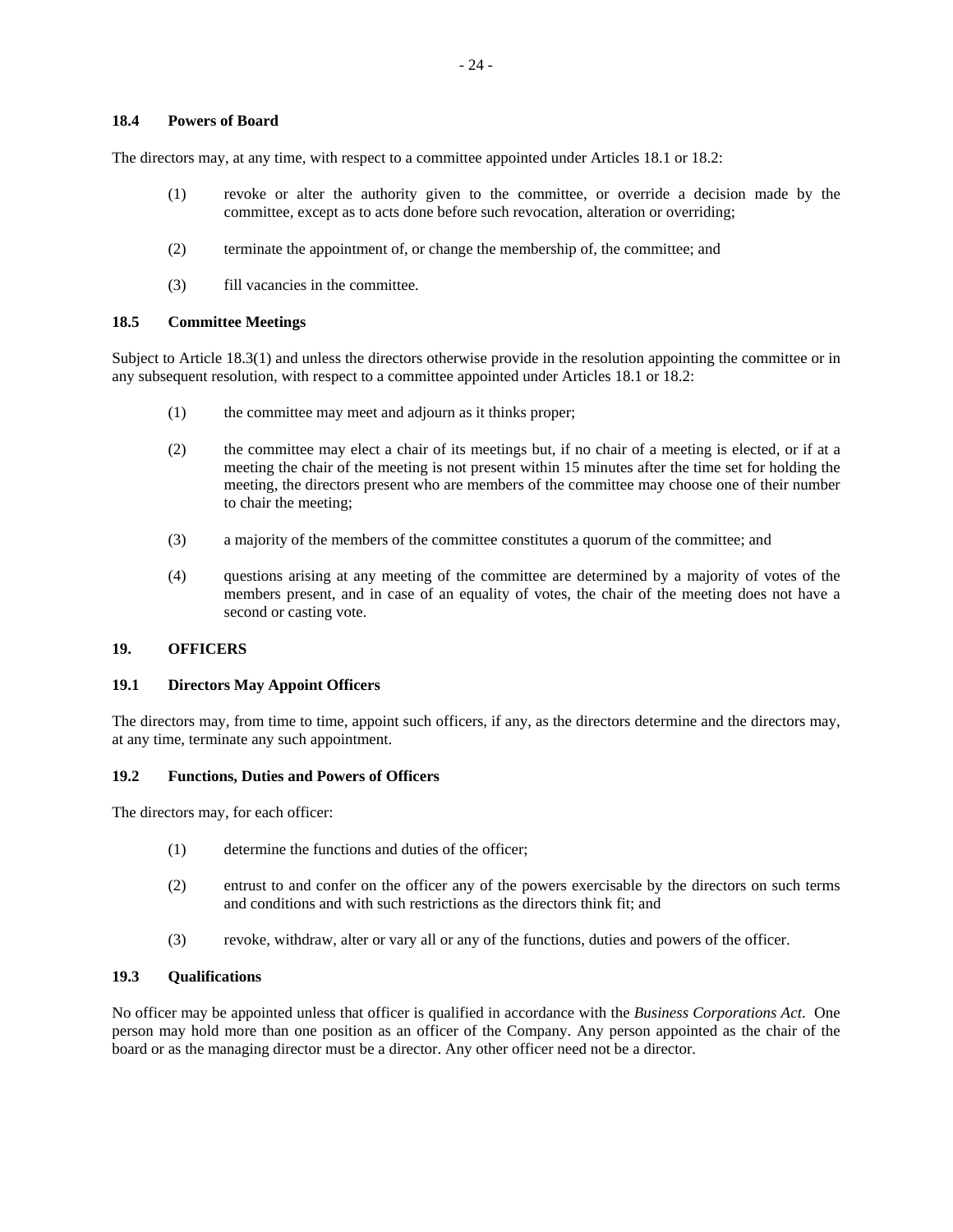# **19.4 Remuneration and Terms of Appointment**

All appointments of officers are to be made on the terms and conditions and at the remuneration (whether by way of salary, fee, commission, participation in profits or otherwise) that the directors think fit and are subject to termination at the pleasure of the directors, and an officer may in addition to such remuneration be entitled to receive, after he or she ceases to hold such office or leaves the employment of the Company, a pension or gratuity.

# **20. INDEMNIFICATION**

# **20.1 Definitions**

In this Article 20:

- (1) "eligible penalty" means a judgment, penalty or fine awarded or imposed in, or an amount paid in settlement of, an eligible proceeding;
- (2) "eligible proceeding" means a legal proceeding or investigative action, whether current, threatened, pending or completed, in which a director, former director, officer, or former officer of the Company (an "eligible party") or any of the heirs and legal personal representatives of the eligible party, by reason of the eligible party being or having been a director, former director, officer or former officer of the Company:
	- (a) is or may be joined as a party; or
	- (b) is or may be liable for or in respect of a judgment, penalty or fine in, or expenses related to, the proceeding;
- (3) "expenses" has the meaning set out in the *Business Corporations Act*.

# **20.2 Mandatory Indemnification of Directors and Former Directors**

Subject to the *Business Corporations Act,* the Company may indemnify a director, former director, officer or former officer of the Company and his or her heirs and legal personal representatives against all eligible penalties to which such person is or may be liable, and the Company may, after the final disposition of an eligible proceeding, pay the expenses actually and reasonably incurred by such person in respect of that proceeding. Each director and officer is deemed to have contracted with the Company on the terms of the indemnity contained in this Article 20.2.

#### **20.3 Indemnification of Other Persons**

Subject to any restrictions in the *Business Corporations Act*, the Company may indemnify any person.

### **20.4 Non-Compliance with** *Business Corporations Act*

The failure of a director, former director, officer or former officer of the Company to comply with the *Business Corporations Act* or these Articles does not invalidate any indemnity to which he or she is entitled under this Part.

#### **20.5 Company May Purchase Insurance**

The Company may purchase and maintain insurance for the benefit of any person (or his or her heirs or legal personal representatives) who:

- (1) is or was a director, alternate director, officer, employee or agent of the Company;
- (2) is or was a director, alternate director, officer, employee or agent of a corporation at a time when the corporation is or was an affiliate of the Company;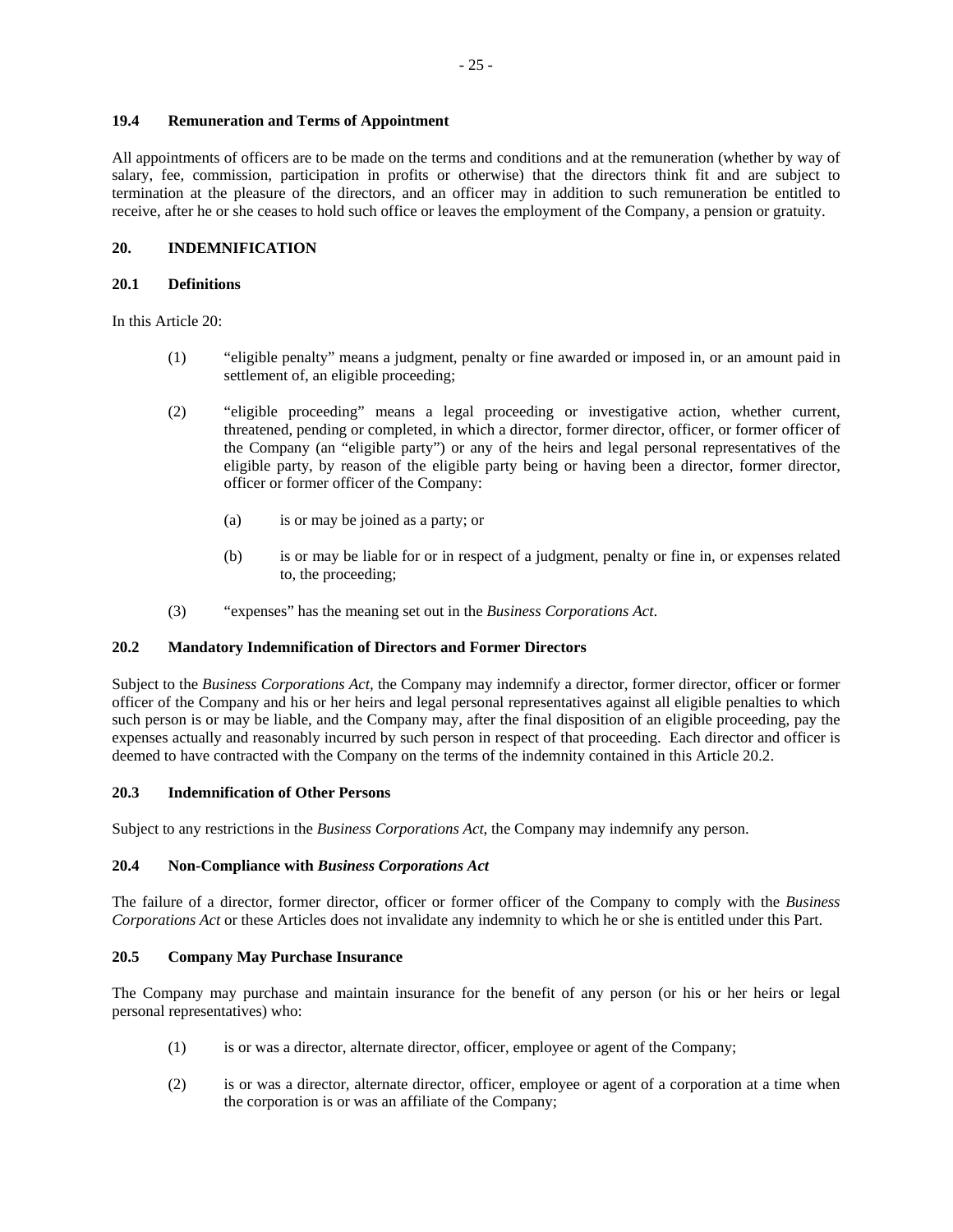- (3) at the request of the Company, is or was a director, alternate director, officer, employee or agent of a corporation or of a partnership, trust, joint venture or other unincorporated entity;
- (4) at the request of the Company, holds or held a position equivalent to that of a director, alternate director or officer of a partnership, trust, joint venture or other unincorporated entity;

against any liability incurred by him or her as such director, alternate director, officer, employee or agent or person who holds or held such equivalent position.

# **21. DIVIDENDS**

# **21.1 Payment of Dividends Subject to Special Rights**

The provisions of this Article 21 are subject to Article 2.1 and to the rights, if any, of shareholders holding shares with special rights as to dividends.

#### **21.2 Declaration of Dividends**

Subject to the *Business Corporations Act*, the directors may from time to time declare and authorize payment of such dividends as the directors may deem advisable.

#### **21.3 No Notice Required**

The directors need not give notice to any shareholder of any declaration under Article 21.2.

#### **21.4 Record Date**

The directors may set a date as the record date for the purpose of determining shareholders entitled to receive payment of a dividend. The record date must not precede the date on which the dividend is to be paid by more than two months. If no record date is set, the record date is 5:00 p.m. on the date on which the directors pass the resolution declaring the dividend.

#### **21.5 Manner of Paying Dividend**

A resolution declaring a dividend may direct payment of the dividend wholly or partly by the distribution of specific assets or of fully paid shares or of bonds, debentures or other securities of the Company, or in any one or more of those ways.

### **21.6 Settlement of Difficulties**

If any difficulty arises in regard to a distribution under Article 21.5, the directors may settle the difficulty as the directors deem advisable, and, in particular, may:

- (1) set the value for distribution of specific assets;
- (2) determine that cash payments in substitution for all or any part of the specific assets to which any shareholders are entitled may be made to any shareholders on the basis of the value so fixed in order to adjust the rights of all parties; and
- (3) vest any such specific assets in trustees for the persons entitled to the dividend.

#### **21.7 When Dividend Payable**

Any dividend may be made payable on such date as is fixed by the directors.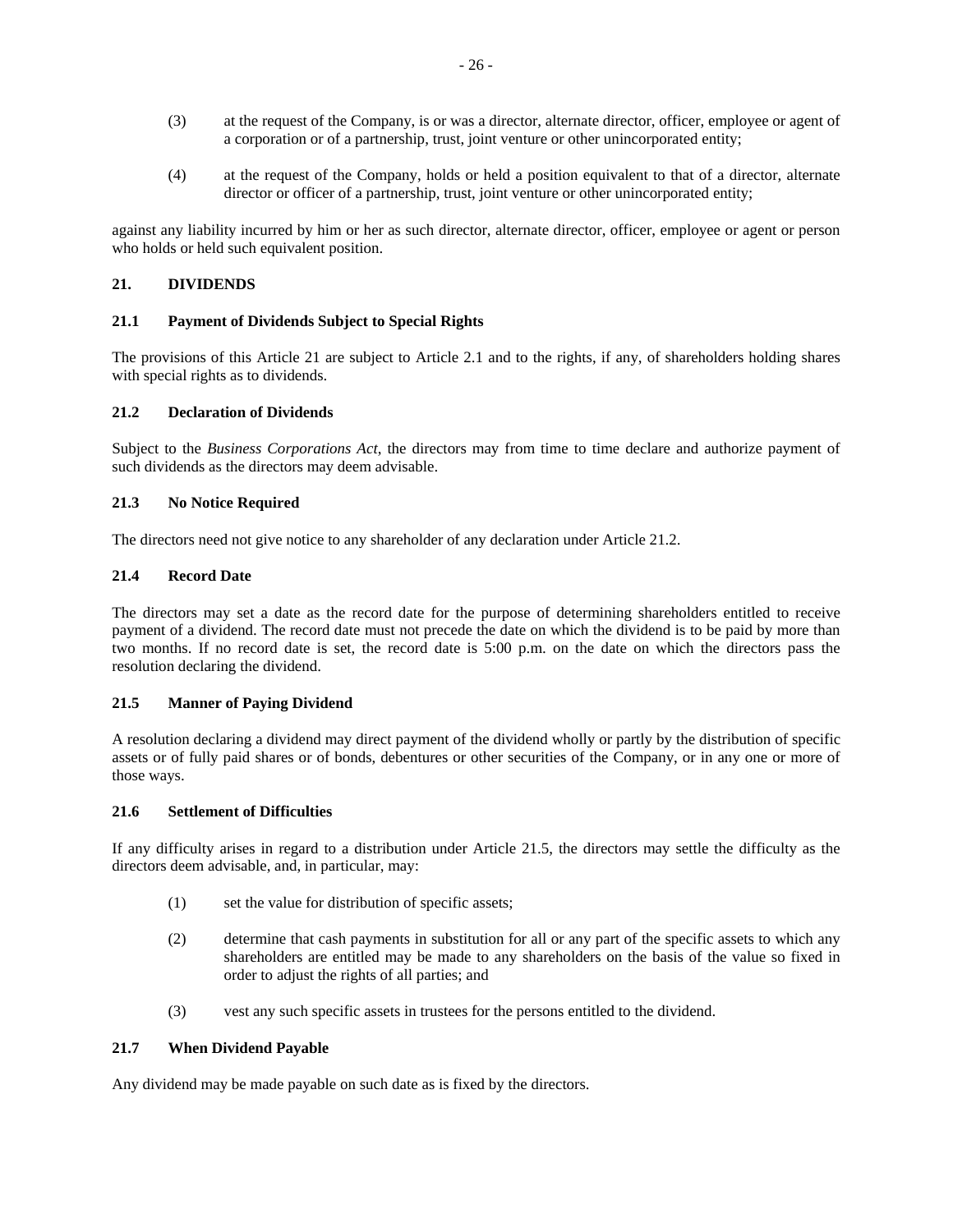### **21.8 Dividends to be Paid in Accordance with Number of Shares**

All dividends on shares of any class or series of shares must be declared and paid according to the number of such shares held.

# **21.9 Receipt by Joint Shareholders**

If several persons are joint shareholders of any share, any one of such joint shareholders may give an effective receipt for any dividend, bonus or other money payable in respect of the share.

# **21.10 Dividend Bears No Interest**

No dividend bears interest against the Company.

# **21.11 Fractional Dividends**

If a dividend to which a shareholder is entitled includes a fraction of the smallest monetary unit of the currency of the dividend, that fraction may be disregarded in making payment of the dividend and that payment represents full payment of the dividend.

# **21.12 Payment of Dividends**

Any dividend or other distribution payable in cash in respect of shares may be paid by cheque, made payable to the order of the person to whom it is sent, and mailed to the address of the shareholder, or in the case of joint shareholders, to the address of the joint shareholder who is first named on the central securities register, or to the person and to the address the shareholder or joint shareholders may direct in writing. The mailing of such cheque will, to the extent of the sum represented by the cheque (plus the amount of the tax required by law to be deducted), discharge all liability for the dividend unless such cheque is not paid on presentation or the amount of tax so deducted is not paid to the appropriate taxing authority.

#### **21.13 Capitalization of Surplus**

Notwithstanding anything contained in these Articles, the directors may from time to time capitalize any surplus of the Company and may from time to time issue, as fully paid, shares or any bonds, debentures or other securities of the Company as a dividend representing the surplus or any part of the surplus.

# **22. DOCUMENTS, RECORDS AND REPORTS**

#### **22.1 Recording of Financial Affairs**

The directors must cause adequate accounting records to be kept to record properly the financial affairs and condition of the Company and to comply with the *Business Corporations Act*.

#### **22.2 Inspection of Accounting Records**

Unless the directors determine otherwise, or unless otherwise determined by ordinary resolution, no shareholder of the Company is entitled to inspect or obtain a copy of any accounting records of the Company.

# **23. NOTICES**

#### **23.1 Method of Giving Notice**

Unless the *Business Corporations Act* or these Articles provides otherwise, a notice, statement, report or other record required or permitted by the *Business Corporations Act* or these Articles to be sent by or to a person may be sent by any one of the following methods: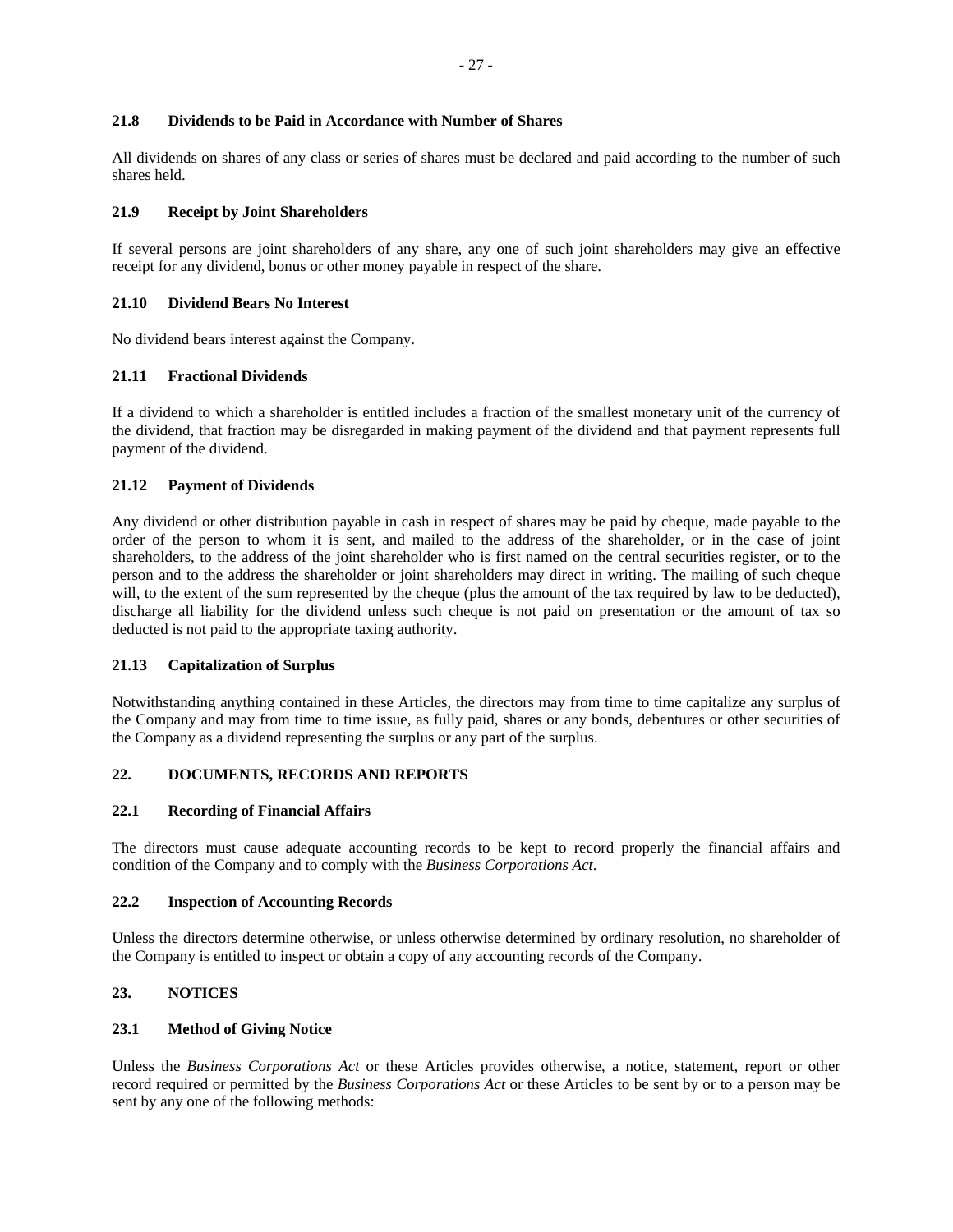- (1) mail addressed to the person at the applicable address for that person as follows:
	- (a) for a record mailed to a shareholder, the shareholder's registered address;
	- (b) for a record mailed to a director or officer, the prescribed address for mailing shown for the director or officer in the records kept by the Company or the mailing address provided by the recipient for the sending of that record or records of that class;
	- (c) in any other case, the mailing address of the intended recipient;
- (2) delivery at the applicable address for that person as follows, addressed to the person:
	- (a) for a record delivered to a shareholder, the shareholder's registered address;
	- (b) for a record delivered to a director or officer, the prescribed address for delivery shown for the director or officer in the records kept by the Company or the delivery address provided by the recipient for the sending of that record or records of that class;
	- (c) in any other case, the delivery address of the intended recipient;
- (3) sending the record by fax to the fax number provided by the intended recipient for the sending of that record or records of that class;
- (4) sending the record by email to the email address provided by the intended recipient for the sending of that record or records of that class;
- (5) physical delivery to the intended recipient.

# **23.2 Deemed Receipt of Mailing**

A record that is mailed to a person by ordinary mail to the applicable address for that person referred to in Article 23.1 is deemed to be received by the person to whom it was mailed on the day, Saturdays, Sundays and holidays excepted, following the date of mailing.

#### **23.3 Certificate of Sending**

A certificate signed by the secretary, if any, or other officer of the Company or of any other corporation acting in that behalf for the Company stating that a notice, statement, report or other record was addressed as required by Article 23.1, prepaid and mailed or otherwise sent as permitted by Article 23.1 is conclusive evidence of that fact.

### **23.4 Notice to Joint Shareholders**

A notice, statement, report or other record may be provided by the Company to the joint shareholders of a share by providing the notice to the joint shareholder first named in the central securities register in respect of the share.

#### **23.5 Notice to Trustees**

A notice, statement, report or other record may be provided by the Company to the persons entitled to a share in consequence of the death, bankruptcy or incapacity of a shareholder by:

- (1) mailing the record, addressed to such person:
	- (a) by name, by the title of the legal personal representative of the deceased or incapacitated shareholder, by the title of trustee of the bankrupt shareholder or by any similar description; and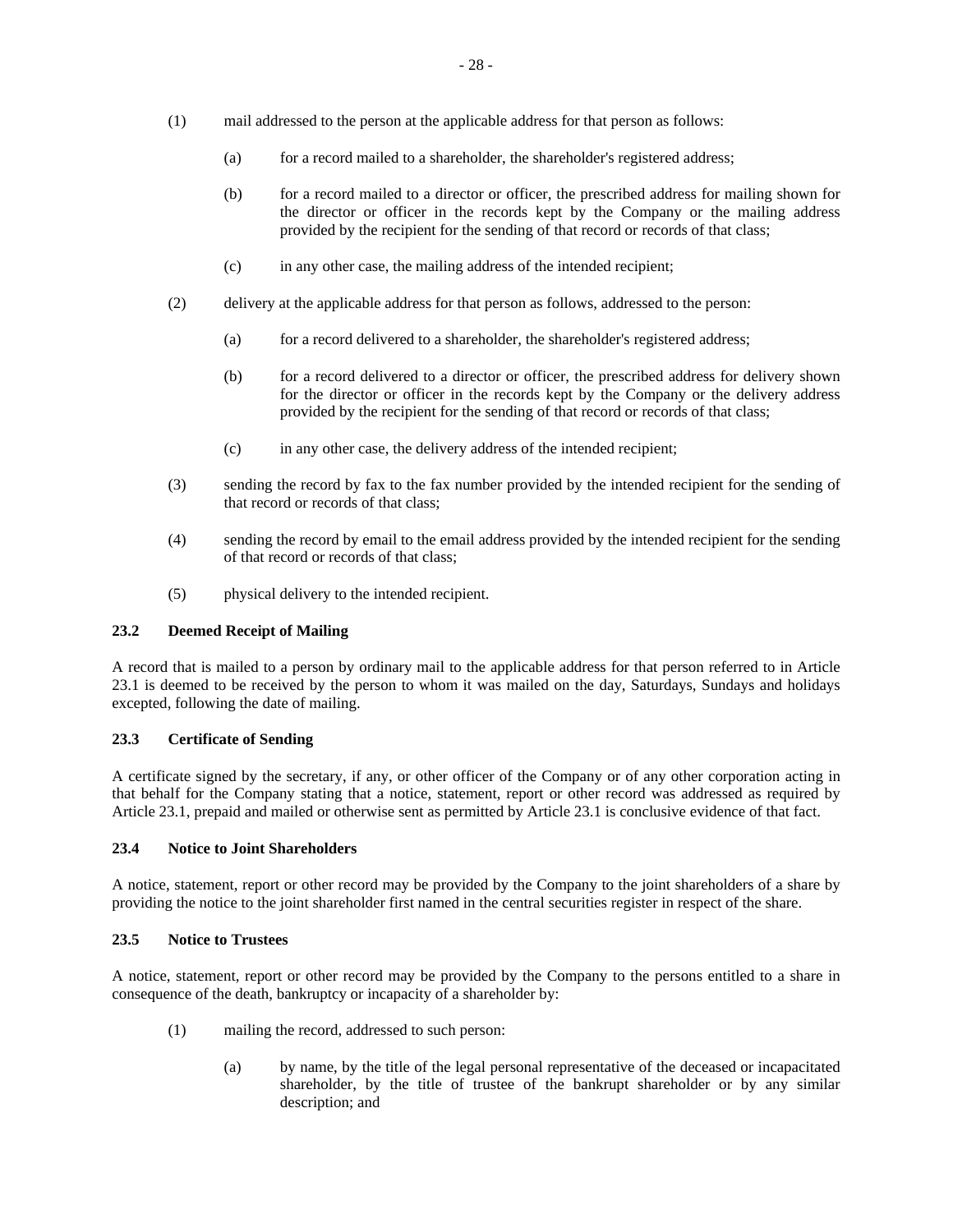- (b) at the address, if any, supplied to the Company for that purpose by the persons claiming to be so entitled; or
- (2) if an address referred to in paragraph  $(1)(b)$  has not been supplied to the Company, by giving the notice in a manner in which it might have been given if the death, bankruptcy or incapacity had not occurred.

# **24. SEAL**

# **24.1 Who May Attest Seal**

Except as provided in Articles 24.2 and 24.3, the Company's seal, if any, must not be impressed on any record except when that impression is attested by the signatures of:

- (1) any two directors;
- (2) any officer, together with any director;
- (3) if the Company only has one director, that director; or
- (4) any one or more directors or officers or persons as may be determined by the directors.

#### **24.2 Sealing Copies**

For the purpose of certifying under seal a certificate of incumbency of the directors or officers of the Company or a true copy of any resolution or other document, despite Article 24.1, the impression of the seal may be attested by the signature of any director or officer.

### **24.3 Mechanical Reproduction of Seal**

The directors may authorize the seal to be impressed by third parties on share certificates or bonds, debentures or other securities of the Company as the directors may determine appropriate from time to time. To enable the seal to be impressed on any share certificates or bonds, debentures or other securities of the Company, whether in definitive or interim form, on which facsimiles of any of the signatures of the directors or officers of the Company are, in accordance with the *Business Corporations Act* or these Articles, printed or otherwise mechanically reproduced, there may be delivered to the person employed to engrave, lithograph or print such definitive or interim share certificates or bonds, debentures or other securities one or more unmounted dies reproducing the seal and the chair of the board or any senior officer together with the secretary, treasurer, secretary-treasurer, an assistant secretary, an assistant treasurer or an assistant secretary-treasurer may in writing authorize such person to cause the seal to be impressed on such definitive or interim share certificates or bonds, debentures or other securities by the use of such dies. Share certificates or bonds, debentures or other securities to which the seal has been so impressed are for all purposes deemed to be under and to bear the seal impressed on them.

### **25. PROHIBITIONS**

#### **25.1 Definitions**

In this Article 25:

- (1) "designated security" means:
	- (a) a voting security of the Company;